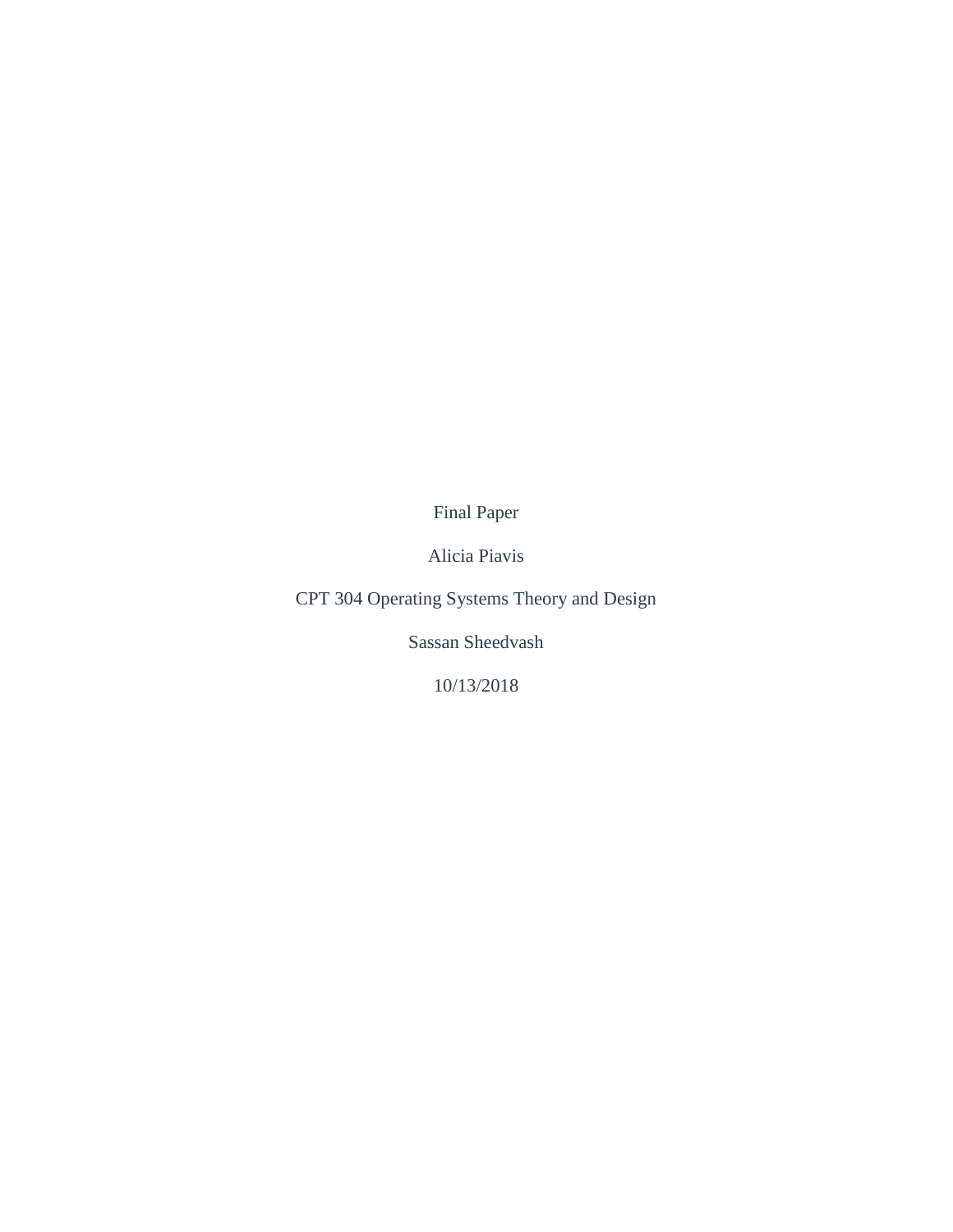## **Week 1 Interactive Assignment: Categorize, describe, and give examples of the major functions of operating systems.**

According to *Operating System Concepts Essentials* (2014), the major functions of operating systems include a user interface, program execution, I/O operations, file system management, communication management, error detection, resource allocation, accounting, and protection and security. These functionalities are described as follows. The user interface (UI) is what the user sees and interacts with to direct processes on the computer. The UI can be command line, batch interface, or a graphical user interface (GUI) (Silberschatz, Galvin, & Gagne, 2014). Most consumer devices have GUI's, which can be aesthetically pleasing and interactive.

Program execution refers to the ability to start and stop a program. A program first needs to be loaded to main memory in order to execute, and can then be terminated normally or through an error. I/O operations are managed through the operating system so as not to introduce user error when a program calls for input or output from/to a device. In addition, the operating system provides file management capabilities to the user(s) so that they can create or delete files, or rename them. In some cases, the operating system also controls access to the files so that only a specific group of users has permissions (Silberschatz, Galvin, & Gagne, 2014).

The operating system also manages communication between processes. A process is the unit of work in an operating system, and describes a program or job that is currently in execution. Managing communication is important when multiple computers and/or users are sharing memory. In addition, if it weren't for error detection, the performance of a computer could be compromised by a continuous loop. While strategic programming can prevent infinite loops, the operating system serves as a back up to catch overlooked errors such as these. Errors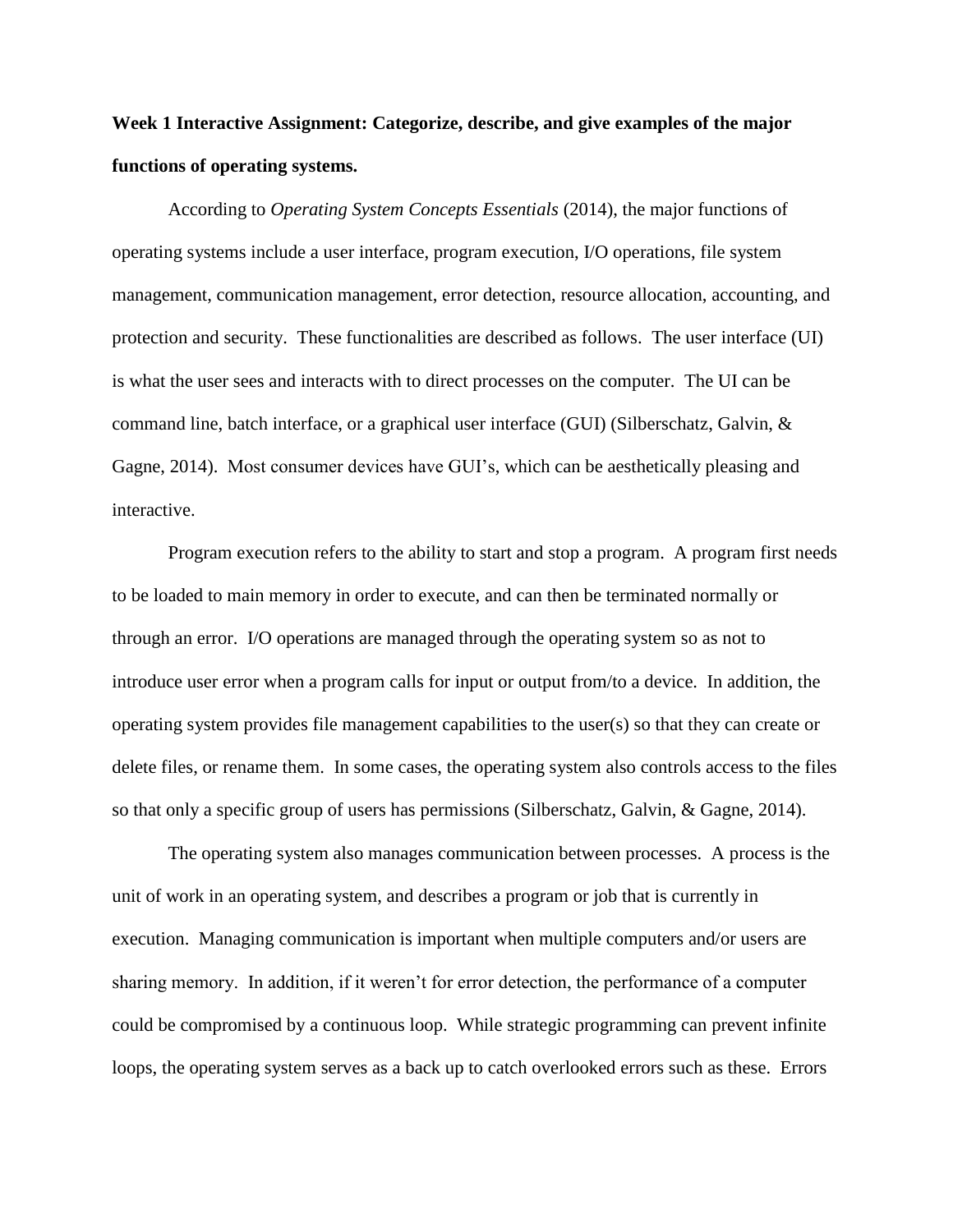can occur in the CPU, memory hardware, I/O devices, and in the user program (Silberschatz, Galvin, & Gagne, 2014).

Additionally, the operating system manages resource allocation. This is especially important when users are sharing resources, or when multiple jobs are in execution simultaneously. Some operating systems have CPU-scheduling routines to help manage this process. In addition to resource allocation, accounting is another feature controlled by the operating system. Accounting tracks usage for the purposes of billing for service, as well as for statistical analysis. Lastly, operating systems serve as a barrier in terms of protection and security. While these two terms may seem interchangeable, they actually describe two different concepts. Protection refers to the controlled access to a system by users, while security refers to the authentication of users, defending I/O devices, and recording breach attempts (Silberschatz, Galvin, & Gagne, 2014).



Link to concept map: [Operating System Components](https://drive.google.com/file/d/1LS9jABElvODeXhzU0DUL6icryW82pkL5/view?usp=sharing)

**Illustrate the hierarchy of subsystems, components, or subcomponents of operating systems and explain how they interact with one another.**

Operating systems can vary in design, depending on the approach implemented for the organization of the components previously described. The most rudimentary design is called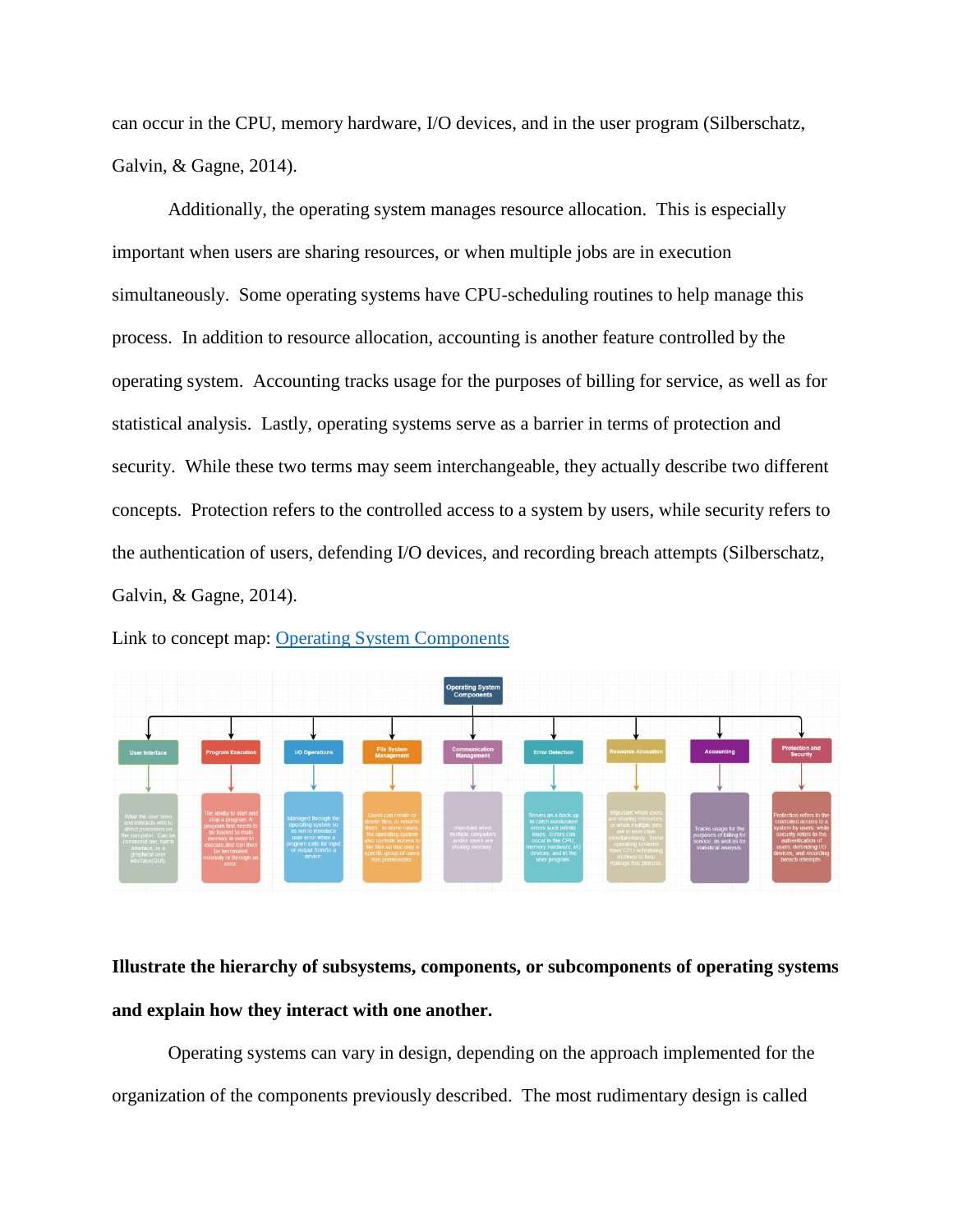monolithic, and refers to the fact that all of the functionalities of the operating system are bundled into one space, rather than being separated into multiple levels, like a hierarchy. Modern operating systems tend to organize the components into smaller subsystems or subcomponents called modules. This organization into levels prevents vulnerability in the system. For example, "application programs are able to access the basic I/O routines to write directly to the display and disk drives" (Silberschatz, Galvin, & Gagne, 2014), which can cause errors or overwrite important data.

Many operating systems today entail a hybrid design, meaning that they draw from multiple approaches of component organization. The benefit of dividing the operating system into levels, and designing certain components to be modular allows for added functionality and modifiability of the system. For example, the Apple Mac OS X uses a layered system approach. The top layer is the GUI. Then there is a layer for the applications and services. Examples of applications include Java and Quicktime. Below the application and service layers is the kernel, and an additional layer includes the I/O kit and kernel extensions (Silberschatz, Galvin, & Gagne, 2014). The layered approach of the Apple Mac OS X system supports the addition of modules, which can increase functionality. Figure 2.16 from *Operating System Concepts Essentials* (2014) does a great job of visually portraying the subsystems of the Apple Mac OS X operating system.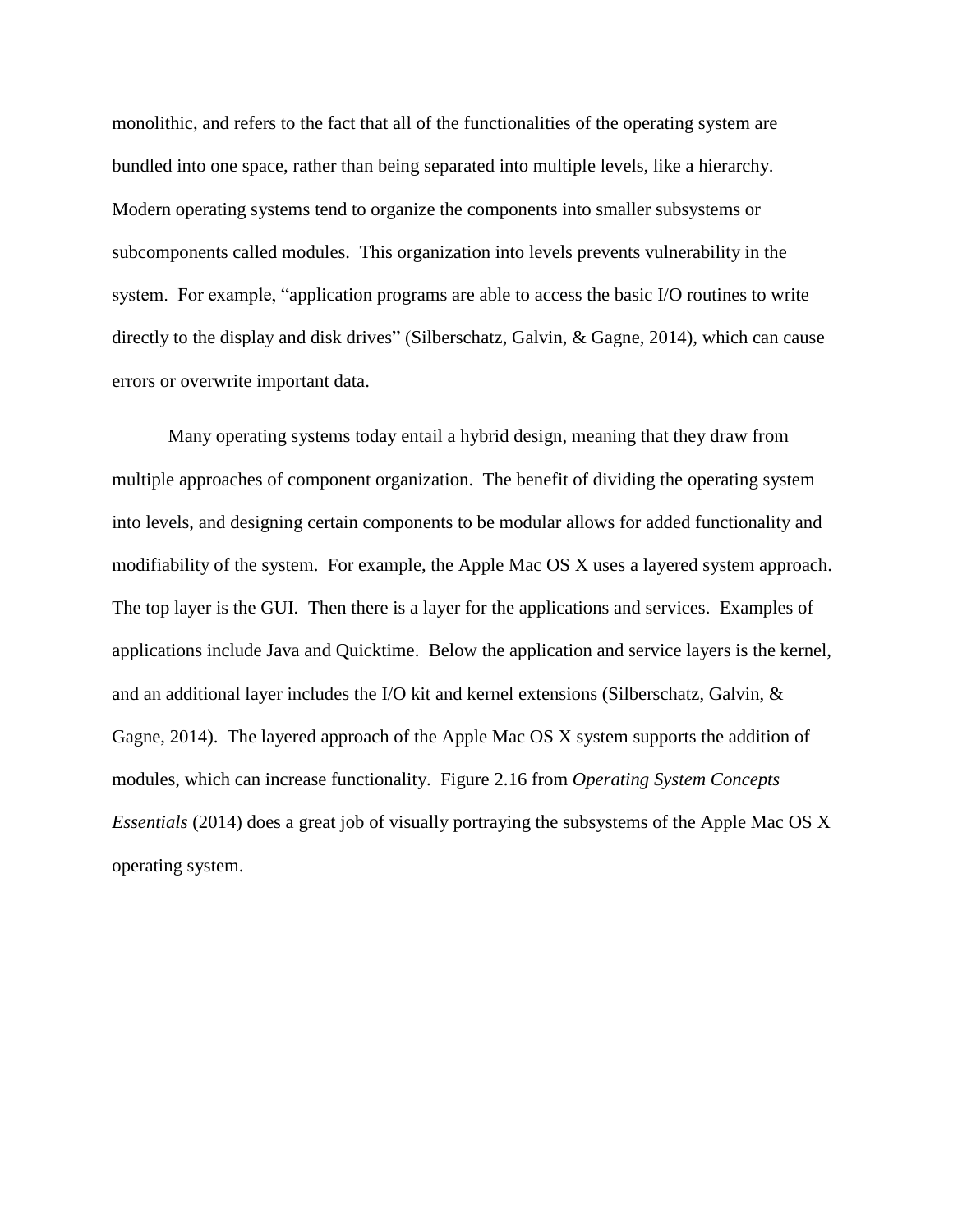### **Figure 2.16: Operating System Concepts Essentials (2014)**



### **Week 2 Interactive Assignment: Describe process, process state, and process control block.**

According to *Operating System Concepts Essentials (2nd ed.)* (2014), a process is a program that is being executed. While a program itself is static, "process" is the word used to describe a program whose instructions have been fetched from memory with the intention of execution, along with possible interaction from the user. A process can be categorized into different stages at any particular moment in time. The classification of the stage is known as the process state. When a new process is created, the state of that process is "new." For example, when a user clicks on the icon for the Microsoft Word Application, the state of the first process initiated is "new". When the instructions for the program are being executed, the process state is "running." In the Word application example, this might occur when the program is opened and the application asks the user what they would like to do (create a new document, open an existing document, etc.). As the application waits for user input, the state of the process is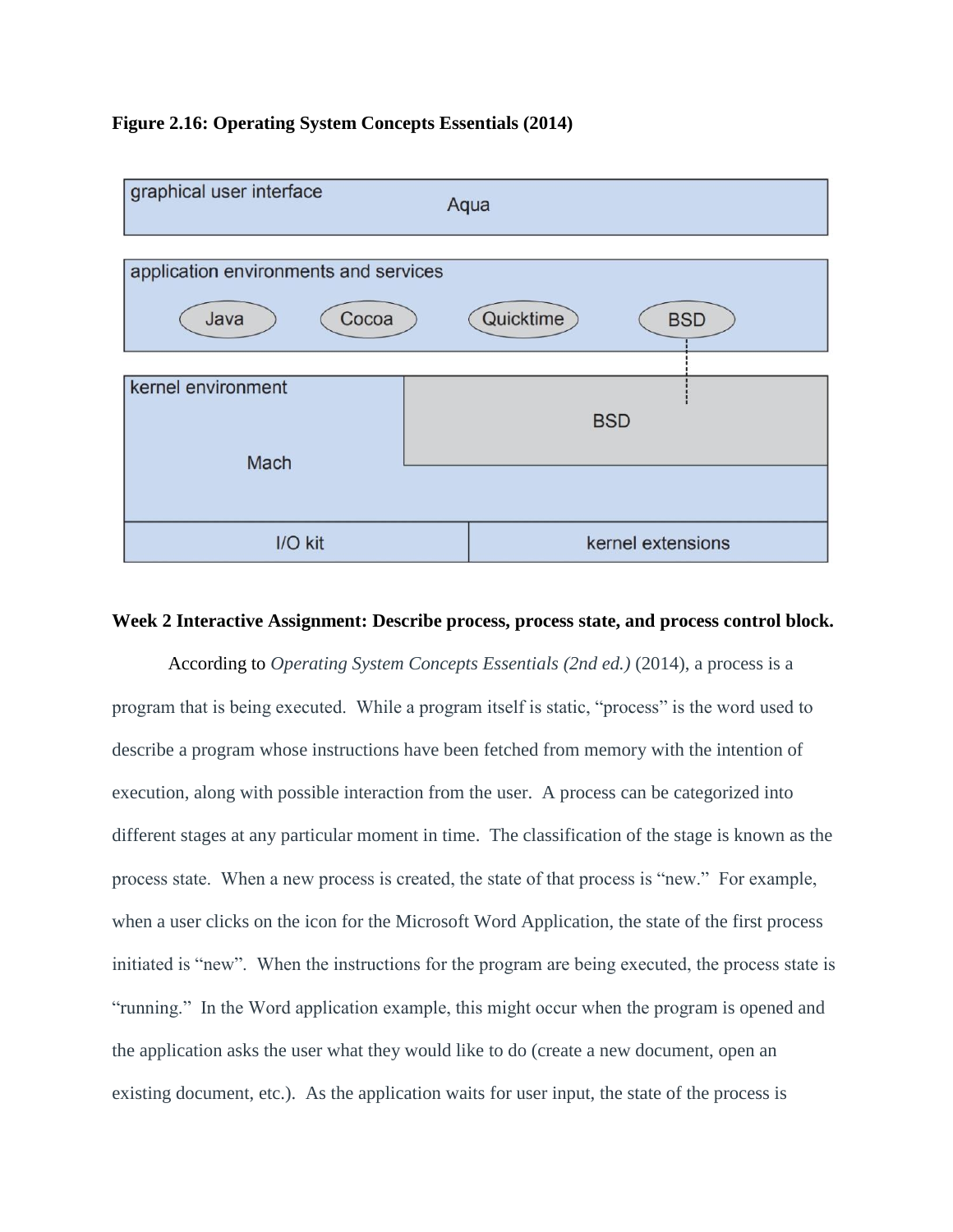"waiting." When the process (creating a new Word document) is waiting to be assigned to a processor, the process state is "ready." After execution of the program (the user has created their Word document, saved it, and closed the Word application), the state of the process is "terminated." In this state, execution has finished and all of the resources that were being used during execution are freed up (Silberschatz, Galvin, & Gagne, G., 2014).

A process control block (PCB) is a data structure that stores temporary data relevant to the state of a process. Each process has its own process control block, and all process control blocks are maintained in a process table by the operating system (Franklin  $\&$  Coustan, 2000). The process control block is extremely important in multiprocessing, since the execution of processes often switch back and forth so that the CPU is never idle (which leads to increased performance). Going back to the Word application example, when Word initially asks the user what they would like to do, the process needs to wait for user input. Therefore, the process would get added to the I/O queue at that point, freeing up the CPU for other processes that are running simultaneously. However, the CPU needs a way to "remember" where the process was in its state of execution before it got added to the I/O queue (so that it can resume where it left off once user input is received). The operating system relies on the process control block for this function. The PCB stores information including the process ID, process state, program counter, register information, scheduling information, memory related information, accounting information, and I/O information (resource utilization and files opened) all to restore the process back to its correct state when it resumes execution on the CPU (Shukla, 2017).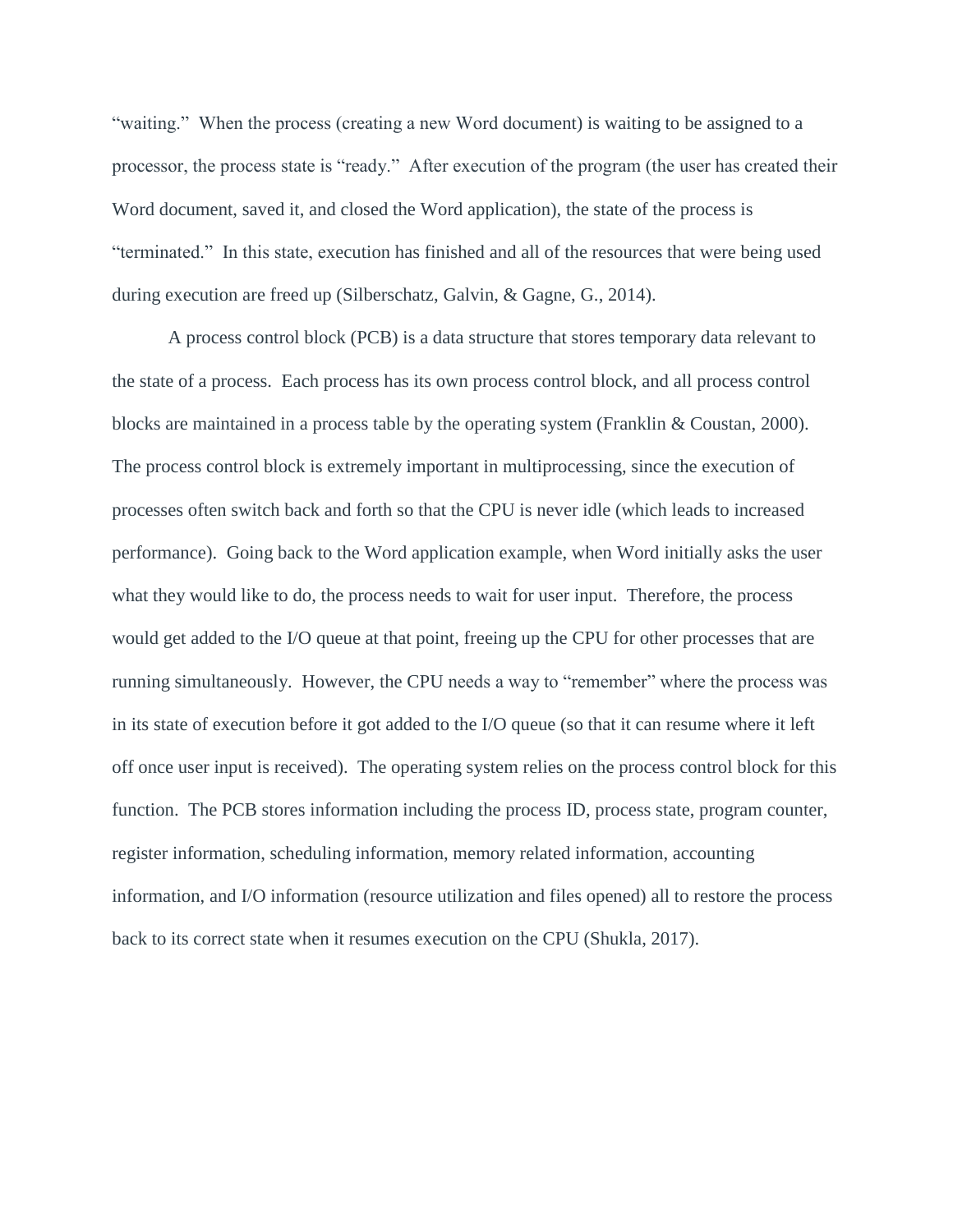#### **Compare single- and multi-threaded motivations and models.**

A thread is "a flow of control within a process." (Silberschatz, Galvin, & Gagne, 2014). Multi-threaded models can be more efficient and yield higher performance than single threaded processes. In a single-threaded model, a single process requires all of the resources necessary for execution (source code, data, files, memory, registers, a program counter, and a "stack which contains the execution history" (Tutorials Point, 2018). The advantage of a multi-threaded approach is that parallelism is employed through the use of multiple threads that run simultaneously and share resources. Whereas a single-thread is heavy on the system (uses a lot of resources), a multi-threaded approach overall uses less resources, since the threads share code, data, and files. In addition, a single-threaded model requires interactions with the operating system in order to employ switches, whereas operating system interactions are not required in a multi-threaded model. Lastly, a single-threaded model can cause stalls when a process gets blocked. On the other hand, if a thread gets blocked, other threads for the same task can continue to run (Tutorials Point, 2018).

While a multi-threaded approach can seem much more advantageous than a singlethreaded approach, there are challenges to running multi-threaded models. There are two different levels of threads. User-level threads are controlled by the user and are not seen by the kernel. In addition, they are faster to create. Kernel-level threads are created and managed by the operating system and are slower to create (Tutorials Point, 2018). Knowledge of the user and kernel levels is important in grasping the interactions between the levels during multi-threading. There are three different models for multi-threading: Many to Many, Many to One, One to One. In the Many to Many model, multiple user-level threads multiplex to many kernel-level threads. If a thread gets blocked, another can be scheduled so that the process does not come to a halt. In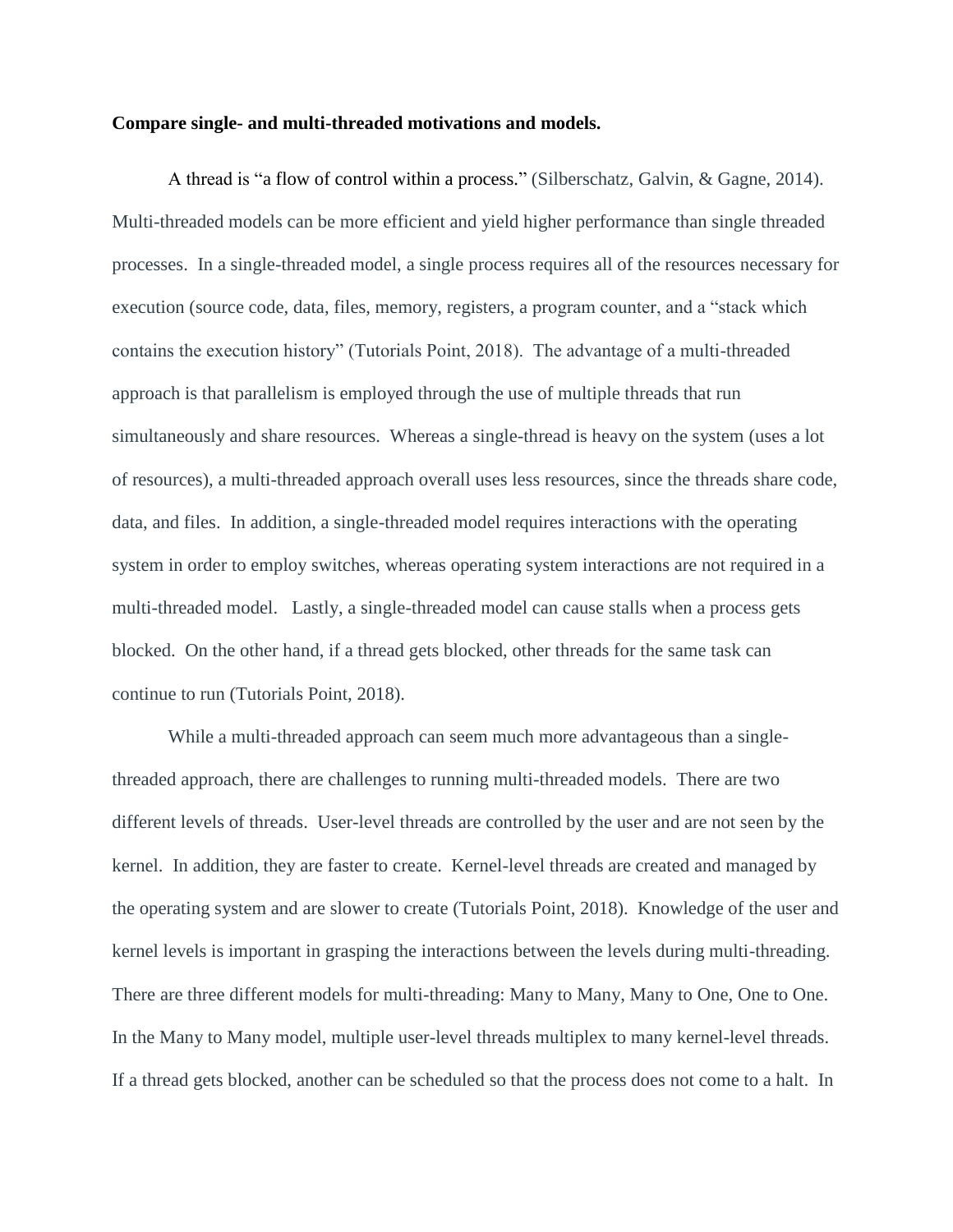this model, threads can run in parallel, and according to *Operating System - Multi-Threading* (2018), "this model provides the best accuracy on concurrency." Another model is Many to One. In this model, many user threads multiplex with a single kernel thread. Therefore, if a thread gets blocked, the whole system has to wait until it becomes unblocked. The last multi-threaded model is One to One, in which there is one user thread for every kernel thread. Multiple threads can run simultaneously on a multiprocessor, and if a thread gets blocked, the other threads can still run. However, in order to create a user thread, there must be an available kernel thread (Tutorials Point, 2018).

# **Describe the critical-section problem and explain a software solution that resolves this problem.**

The critical-section problem refers to the fact that processes running in parallel cannot be allowed to access shared resources simultaneously. Most processes at some point or another contain a segment of code that instructs the process to change a variable, update a table, or change a file (this set of instructions is considered the critical-section of code). For example, if two processes are running, and both need to access the same file, the software needs to be written in a way that these two processes are not executing their critical-sections at the same time. Otherwise, one process may be editing a file that the other process is trying to simultaneously access. This can cause unpredictable behavior in a program. The critical-section problem can be solved with software that exhibits mutual exclusion (does not allow multiple processes to execute their critical-sections simultaneously), progress (a thread that wants to execute its critical section can do so when no other thread is executing its own), and bounded waiting (there is a limit to how many times threads can enter their critical-sections before a request to enter by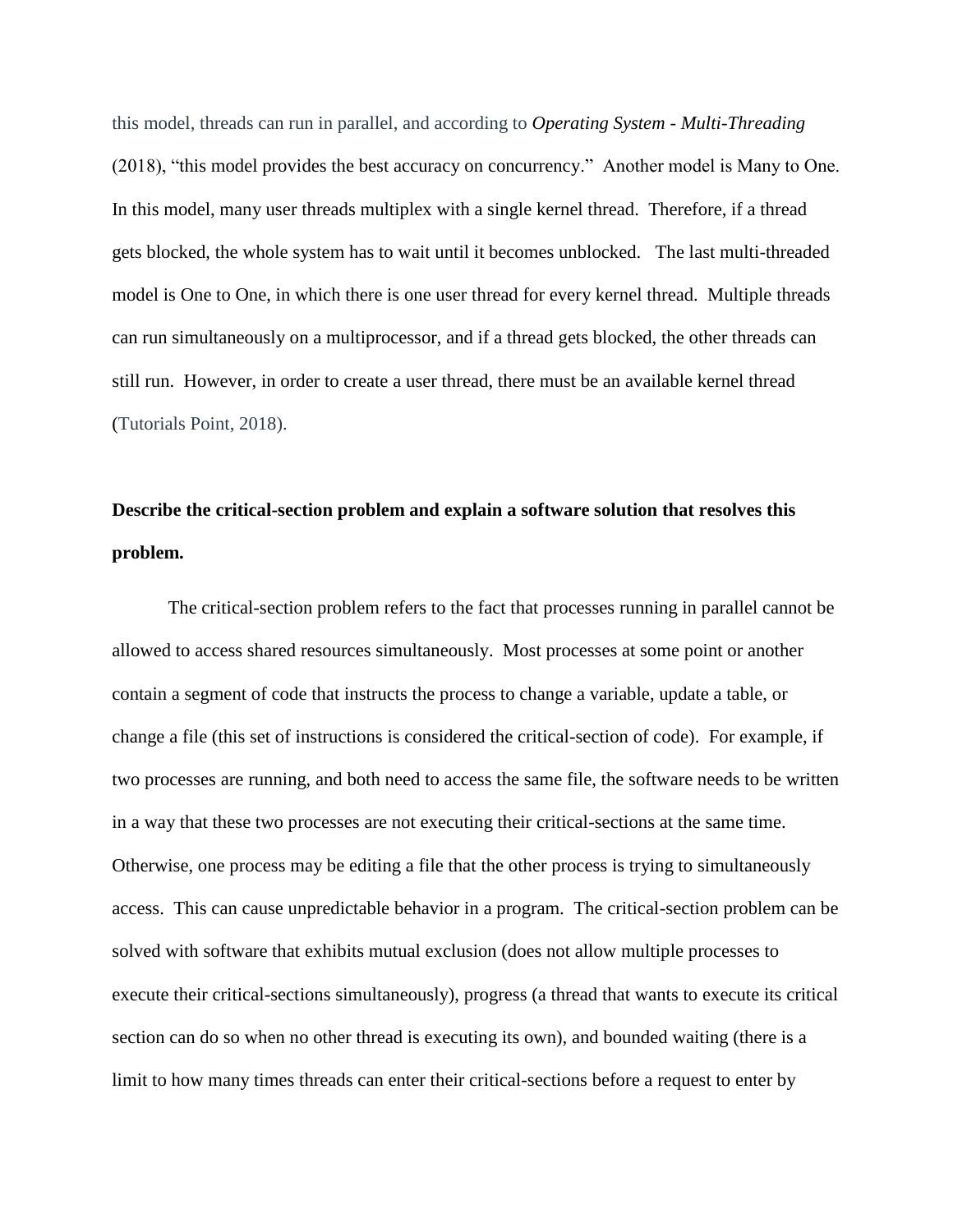another thread is granted) (Silberschatz, Galvin, & Gagne, 2014). The following is an example of a software solution to the critical-section problem provided by *Operating system concepts essentials (2nd ed.)* (2014). This example portrays what is known as Peterson's Solution:

```
do {
       flag[i] = true;turn = j;while (flag[j] && turn == j);
               critical section
       flag[i] = false;remainder section
} while (true);
```
This solution alternates execution between processes' critical sections and remainder sections. The variable turn represents which process has the right to enter its critical section. The readiness of a process to enter its critical-section is indicated by the flag array (Silberschatz, Galvin, & Gagne, 2014).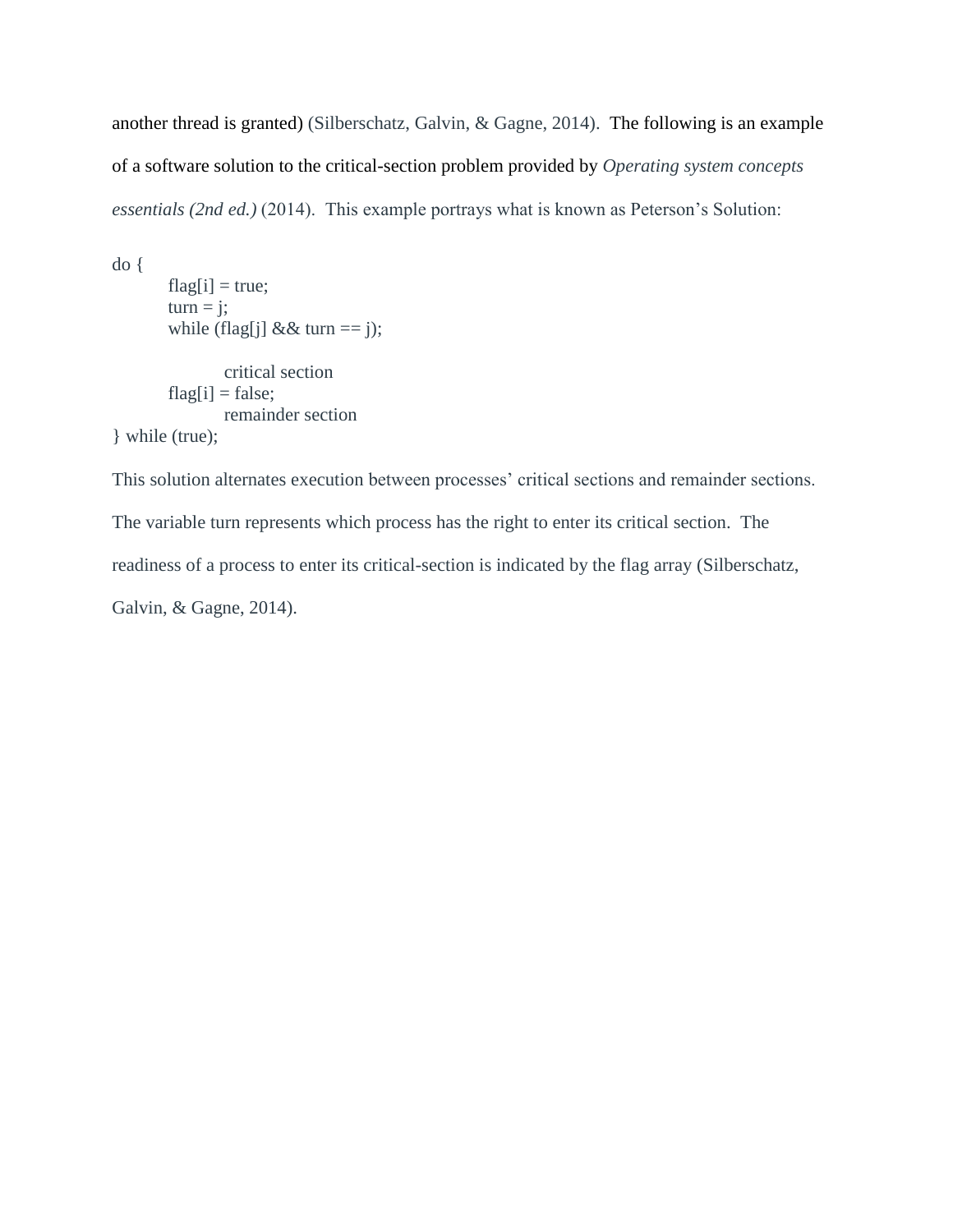### **Link to concept map: [Process Execution](https://drive.google.com/file/d/16VMlKHOUeC6FtAgpCoxOi9KWDBd0oT6r/view?usp=sharing)**

### **Process Execution Concept Map**





Effective memory management in computers is extremely important, since the operating system shares memory space with user processes. In order to increase performance and optimize utilization of the CPU, many modern computers facilitate multi-programming, the ability to execute multiple programs simultaneously, through concurrent and/or parallel processing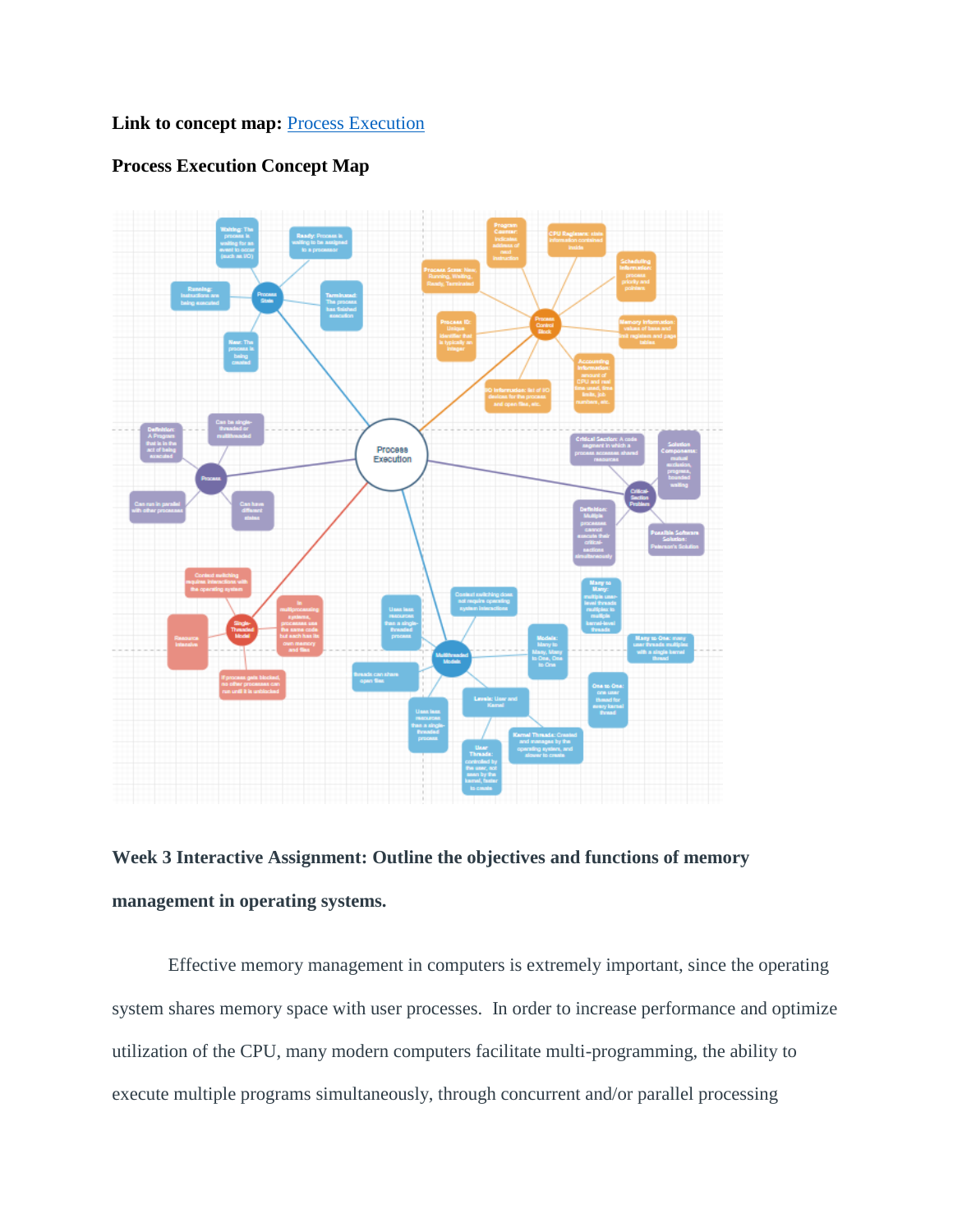(Silberschatz, Galvin, & Gagne, 2014). In order to achieve successful multi-programming, a computer needs a memory management system. The objective of the memory management system is to handle relocation, allocation, protection, sharing, logical organization, and physical organization (Hand, 2010).

Relocation refers to the functionality of a memory management system that allows a program to be moved around within a memory space to create more free blocks of available memory. In addition, the memory management unit (MMU) must be able to map logical addresses to physical addresses (later explained in further detail). Allocation refers to assigning free memory space to a process. Protection refers to the fact that the operating system should be protected from users, user processes are protected from one another, and a program is protected from memory overlaps and over-writing (Staff, n.d.). Sharing refers to the ability of different processes to share data in a protected way. Logical and physical organization refers to how logical and physical address spaces are mapped to one another, as well as how processes that occupy a large logical address space can be executed with a smaller physical address space.

# **Compare and contrast the physical address space with the virtual address space as they relate to different memory mapping techniques in operating systems.**

Part of the reason for having both logical (virtual) and physical address spaces is that when the code is written, the programmer does not know where in memory the program will be loaded (Hand, 2010). Therefore, logical address spaces generated by the CPU when a program begins execution need to be mapped by the MMU into physical address spaces. This process is known as address-binding, and can occur during compile time, load time, or execution time. If completed at compile time, absolute code is generated and the code may need to be recompiled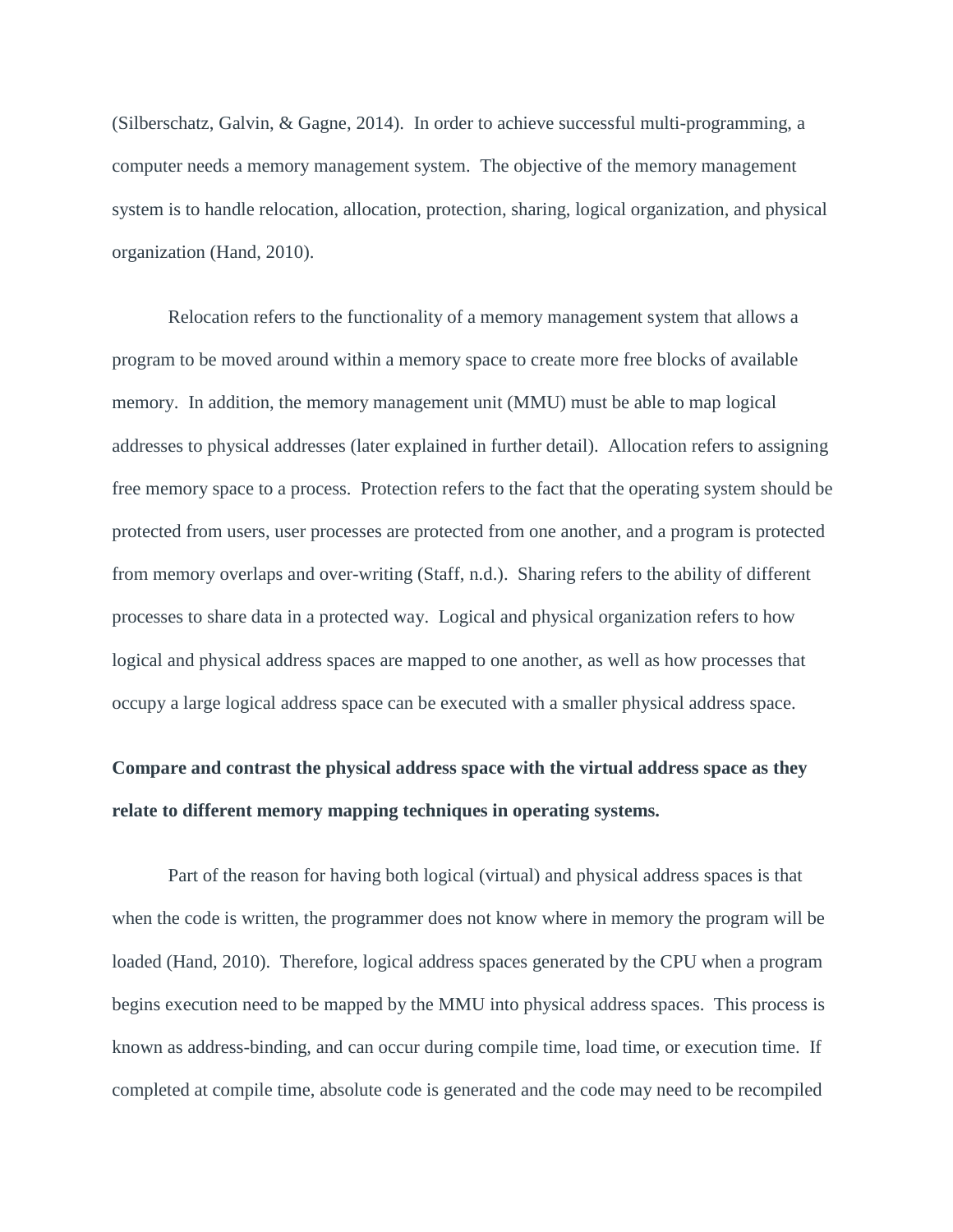before running. If completed at load time, the physical address was not known at compile time, so the compiler generates relocatable code and final binding does not occur until load time. If completed during execution time, this means that the process was likely moved during execution, so binding does not occur until run-time (Silberschatz, Galvin, & Gagne, 2014). In order to map the physical address that corresponds to a logical (virtual) address, the MMU utilizes base and limit registers. Base and limit registers define the logical address space and determine the range of addresses for a process. Once the base logical address is offset to calculate the corresponding physical address, the limit register is used to calculate the maximum physical address (Silberschatz, Galvin, & Gagne, 2014).

Memory can be allocated in a number of ways through the memory management unit. One model of allocation is contiguous allocation. In this model, memory allocation has two partitions: low memory and high memory. The operating system is in low memory. User processes occupy high memory. Memory can be separated into fixed-size partitions made of contiguous physical address space, and each partition contains only one process. When a partition is free, a new process is loaded into the address space (Hand, 2010). Extra space inside a fixed-partition (internal fragmentation) cannot be used by a new process. Another model of partitioning is variable partitioning. In this model, the memory space is one large hole, and operations are allocated partitions exactly equal to the size of the process. Once multiple processes are added to the space, holes begin to form in the remaining space as processes finish execution and get removed from the address space, and new processes are added (Silberschatz, Galvin, & Gagne, 2014). At this point, dynamic partitioning is utilized to allocate processes to the remaining physical address space.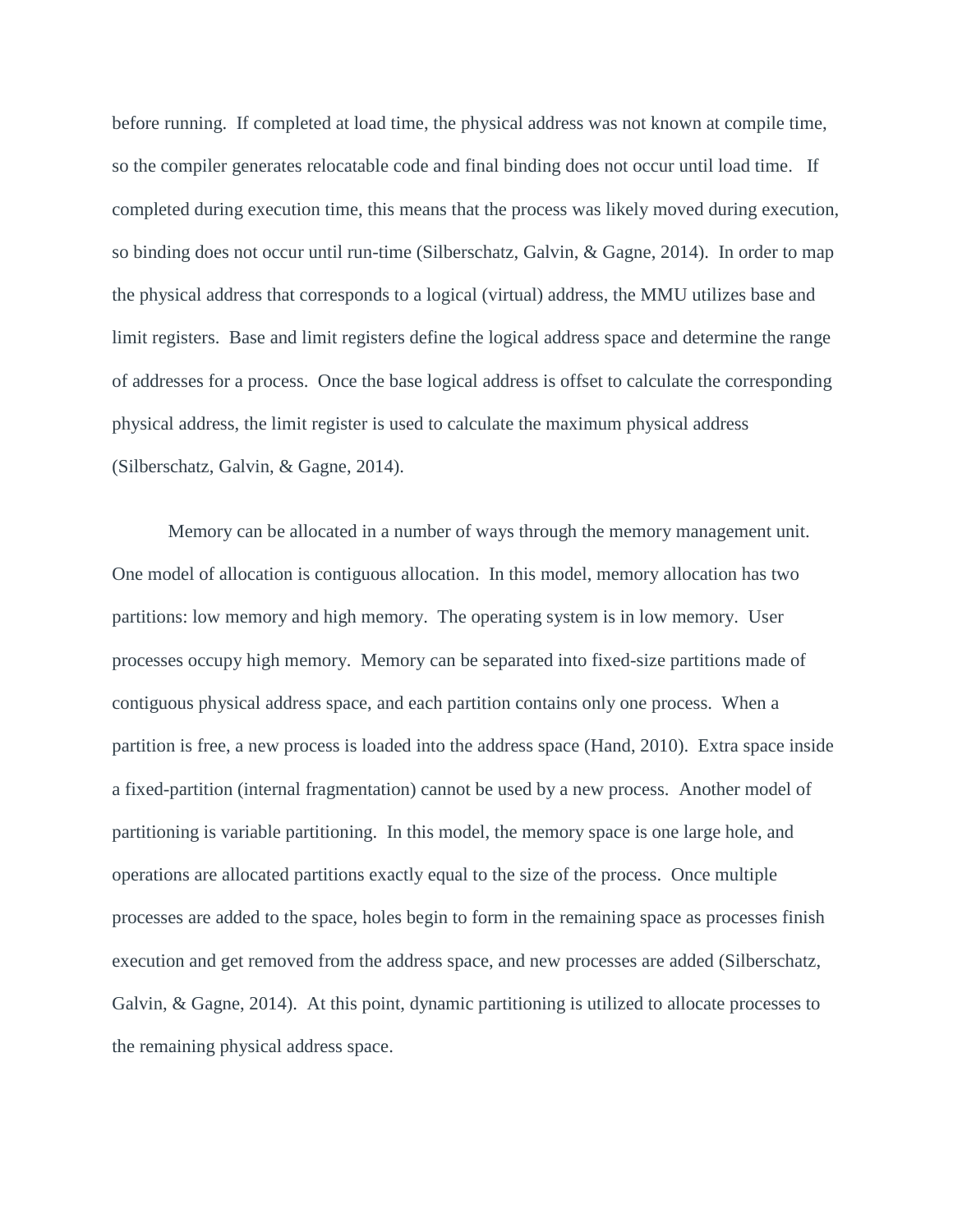In dynamic partitioning, there are three common algorithms used to determine where a new process gets loaded into the address space: first fit, best fit, and worst fit. First fit loads a program into an address space as soon as a hole (or vacancy) large enough to fit the process has been found. Best fit refers so a method that searches until it finds the smallest hole that will fit a program, and then loads the program. Worst fit is a search algorithm that aims to find the largest memory hole, and then load the program there. While first fit and best fit are better than worst fit in terms of decreasing time and storage utilization, contiguous allocation can still cause problems such as fragmentation (Silberschatz, Galvin, & Gagne, 2014). Fragmentation refers to the small fragments of memory in between the contiguous address spaces of other processes, which become wasted when they are not large enough to load a new process contiguously (Hand, 2010). In a fixed-partitioning memory allocation scheme, the space created by internal fragmentation within a partition gets wasted, since each partition can contain only one process. In a variable-partitioned environment, internal fragmentation can sometimes be reduced due to the fact that it can be re-allocated to a new process if the process is small enough. Either way, internal fragmentation can be resolved through compaction (reorganizing memory to create larger holes from the smaller fragments), paging, or segmentation (Silberschatz, Galvin, & Gagne, 2014).

Paging and segmentation are memory allocation models that help resolve the issue of fragment due to the fact that they utilize non-contiguous memory addresses. Instead of searching for one large block big enough to fit the whole program, the physical memory is divided into smaller fixed-sized blocks called frames, and the logical memory is divided into fixed sized blocks called pages (Hand, 2010). A page table is used to track the page in virtual memory and the offset value that corresponds to a frame in physical memory. This solution makes memory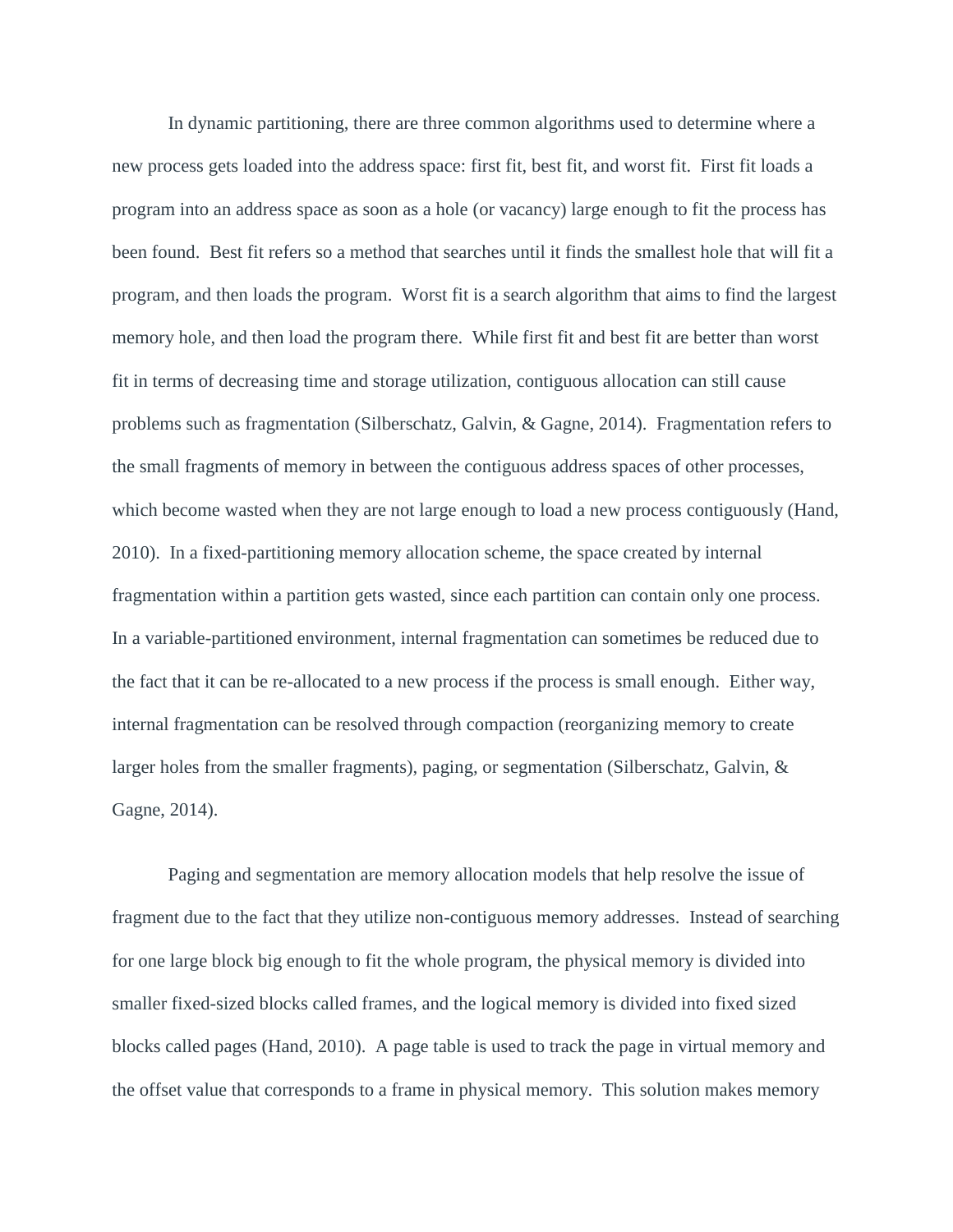allocation easier, reduces external fragmentation, and keeps the user and system views of memory usage separate. However, the page table takes up space in main memory, there can still be internal fragmentation (when a frame is larger than the address space required for a process), and there is added overhead for context switching when a page table entry is not presented for the referenced page (Hand, 2010). Segmentation is similar to paging except that instead of all segments being a fixed size, segments of a process can be varying sizes.

### **Link to concept map:** [Memory Management](https://drive.google.com/file/d/1YlXEoHc8qp8hE8DZSBA7k2oMtE8FHH4X/view?usp=sharing)



**Memory Management Concept Map**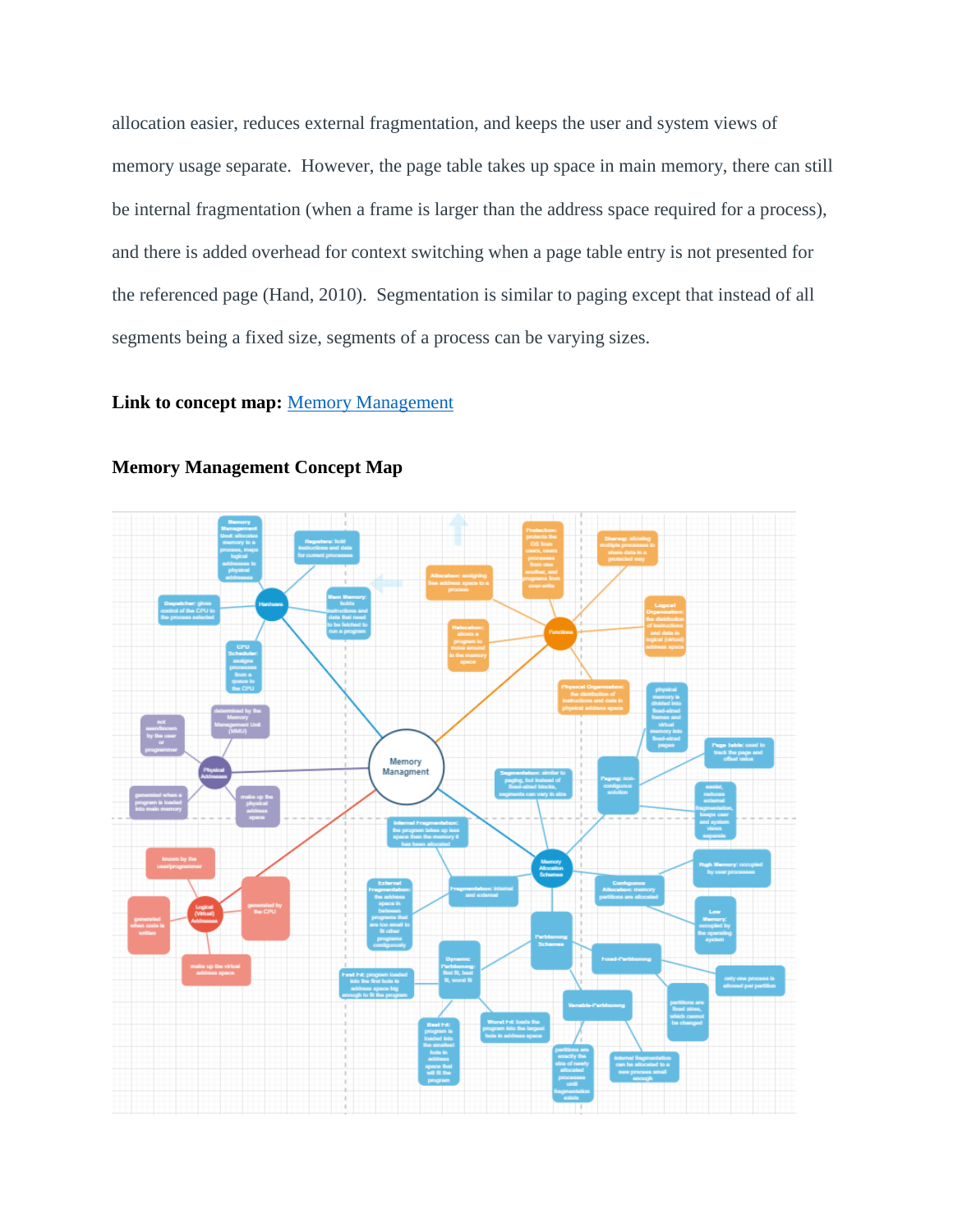## **Week 4 Interactive Assignment: Outline the objectives and functions of file systems management and the supported operations, including their reliability and performance.**

A file system is a logical storage unit that holds a collection of related information. The file system resides in secondary storage, such as on a disc, and thus serves as an interface between the user and the disc on which a file system is stored. The two major objectives of a file system are to keep track of where files are located, and to optimize the storage and retrieval of data (Columbia University, n.d.). According to Silberschatz, Galvin, & Gagne (2014), "The file system consists of two distinct parts: a collection of files, each storing related data, and a directory structure, which organizes and provides information about all the files in the system."

A file is the smallest allocation of logical secondary storage, and files can store various types of data including numeric, character, and binary. The file creator determines the contents of a file. Examples of file types include text files, source files, and executable files. Besides data, files can also contain entire programs. A file system manages file attributes including name (the information that the user sees, which is used to select a file), identifier (a unique number that is used to reference files in the file system), type (directs the operating system to applications or systems that support that file type), location (the pointer to a file location on secondary storage), size (the amount of data stored in the file), protection (determines permissions for reading, writing, and executing files), time, date, and user identification (for usage monitoring) (Columbia University, n.d.).

File systems also manage file operations. These operations include creating a new file, writing to a file (at write pointer location), reading a file (at read pointer location), repositioning within a file (seeking a specific value within the file), deleting a file, truncating a file (erasing the contents of a file, but keeping its attributes), opening a file (searching the directory structure on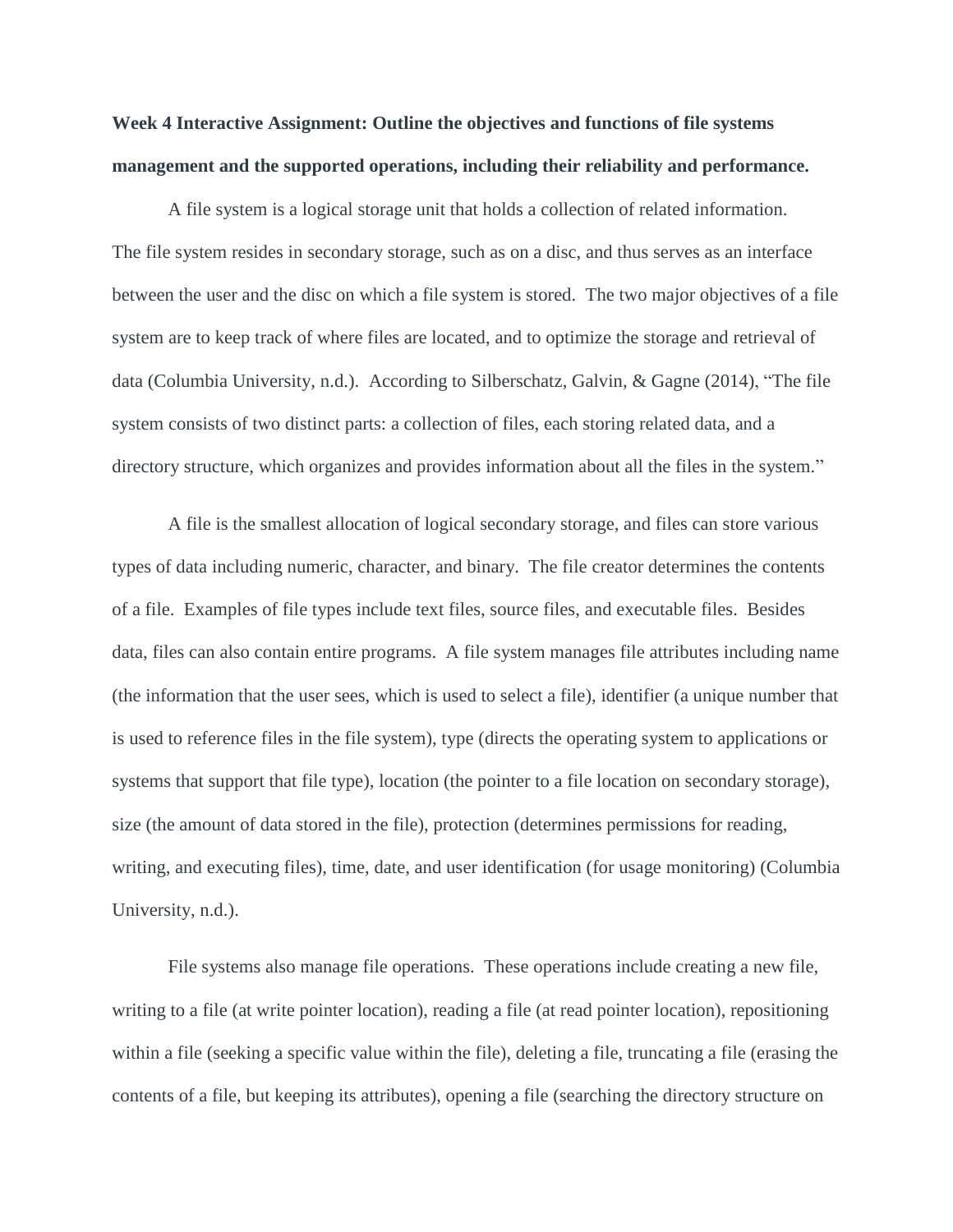the disc for the desired content and then pulling it into main memory), closing a file (moving file content from main memory back onto the disc) (Geeks, n.d.). In order to manage these file operations, the file system controls I/O transfers between the memory and disk in units of blocks (Silberschatz, Galvin, & Gagne, 2014). Specific structures in-memory and on-disc allow these transfers to occur.

On-disc structures that contribute to implementation of the file system through the operating system include: a boot control block (contains information necessary to boot up an operating system stored there), a volume control block (holds data such total number of blocks, number and location of free blocks, and pointers), a directory structure (discussed later), and a per-file file control block. The file control block contains information about the file, such as ownership, permissions, and location of the file contents (Silberschatz, Galvin, & Gagne, 2014). In regards to the purpose of in-memory structures that aid implementation of the file system, Silberschatz, Galvin, & Gagne (2014) state that, "The in-memory information is used for both file-system management and performance improvement via caching. The data are loaded at mount time, updated during file-system operations, and discarded at dismount. Several types of structures may be included." These in-memory structures are the mount table (contains mounted volume information), an in-memory directory structure cache (holds directory information of recently accessed directories and can contain pointers), a system-wide open-file table (contains copy of file control block for each open file), a per-process open-file table (contains a pointer to the appropriate entry in the system-wide open-file table), and buffers (hold file-system blocks when they are being read from disk or written to disk) (Silberschatz, Galvin, & Gagne, 2014).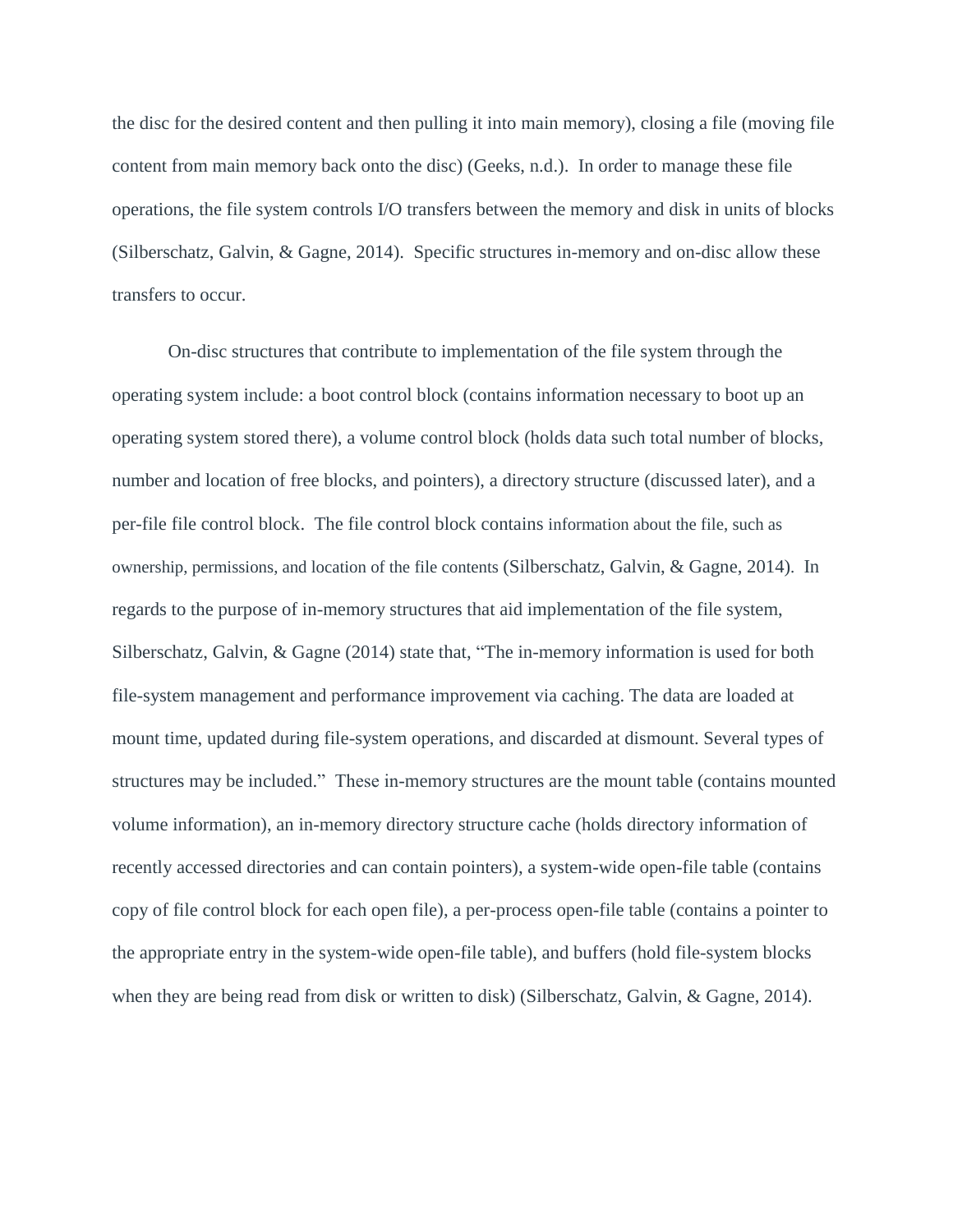### **Link to File System Implementation Structures concept map:** [File System Implementation](https://drive.google.com/file/d/1hlPka-W8xHpVKMbjHEEL1lsypQ_5V8mR/view?usp=sharing)

#### **[Structures](https://drive.google.com/file/d/1hlPka-W8xHpVKMbjHEEL1lsypQ_5V8mR/view?usp=sharing)**



### **File System Implementation Structures Concept Map**

One of the requirements of operating systems is the ability to support various types filesystems. One way of accommodating various types would be to write directory and file routines for each type. However, according to *Operating System Concepts Essentials* (2nd ed.) (2014), most operating systems "use object-oriented techniques to simplify, organize, and modularize the implementation." File system implementation is thus broken down into three major layers: the file-system interface (based on the open, read, write, and close calls and on file descriptors), the virtual file system layer (separates file-system-generic operations from their implementation and provides a mechanism for uniquely representing a file throughout a network), and the layer implementing the local or remote-file-system protocol. Silberschatz, Galvin, & Gagne (2014) describe the layered design of a file system in Figure 11.1 below, in which "Each level in the design uses the features of lower levels to create new features for use by higher levels." (Silberschatz, Galvin, & Gagne, 2014).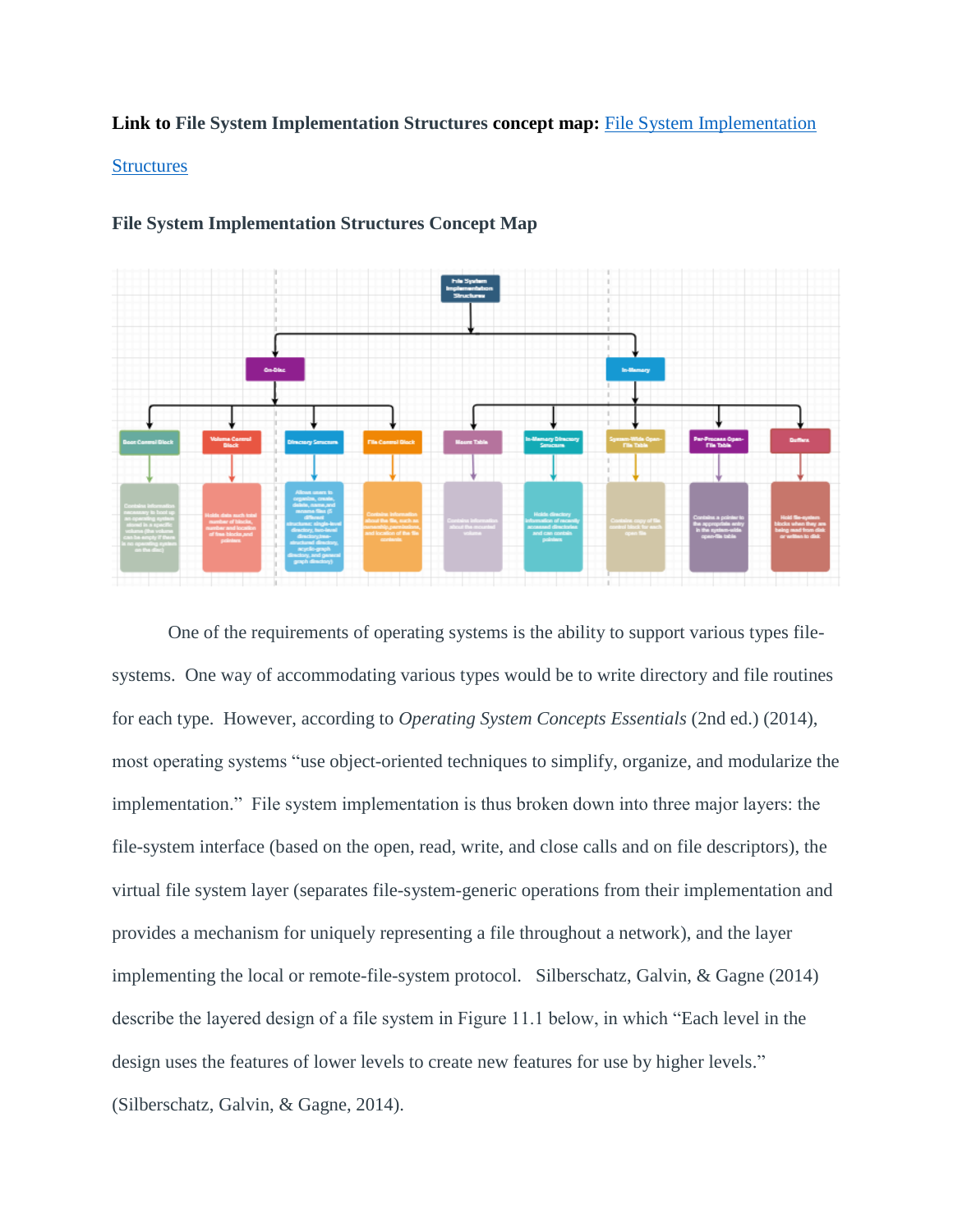#### **Figure 11.1: Layered File System**



Figure 11.1 Layered file system.

## **Contrast different directory structures and create unique diagrams to illustrate an example of each directory structure.**

As mentioned previously, a file system consists of two parts: the collection of files and a directory structure. A file directory is an abstraction from the hardware, which allows users to organize, create, delete, name, and rename files. Users can also exploit the file directory in order to list out the contents of a directory, search for a file, and traverse the files system. There are five common schemes for structuring directories: single-level directory, two-level directory, treestructured directory, acyclic-graph directory, and general graph directory (Silberschatz, Galvin, & Gagne, 2014). A single-level directory contains all of the files in one large directory. This is the simplest scheme, but becomes problematic with large numbers of files or multiple users. Since each file needs to have a unique name, and multiple users might name their files similarly, it becomes difficult to remember and locate files.

The two-level directory provides a partial solution to the challenges of a single-level directory in that a two-level directory contains user file directories within the master, so that each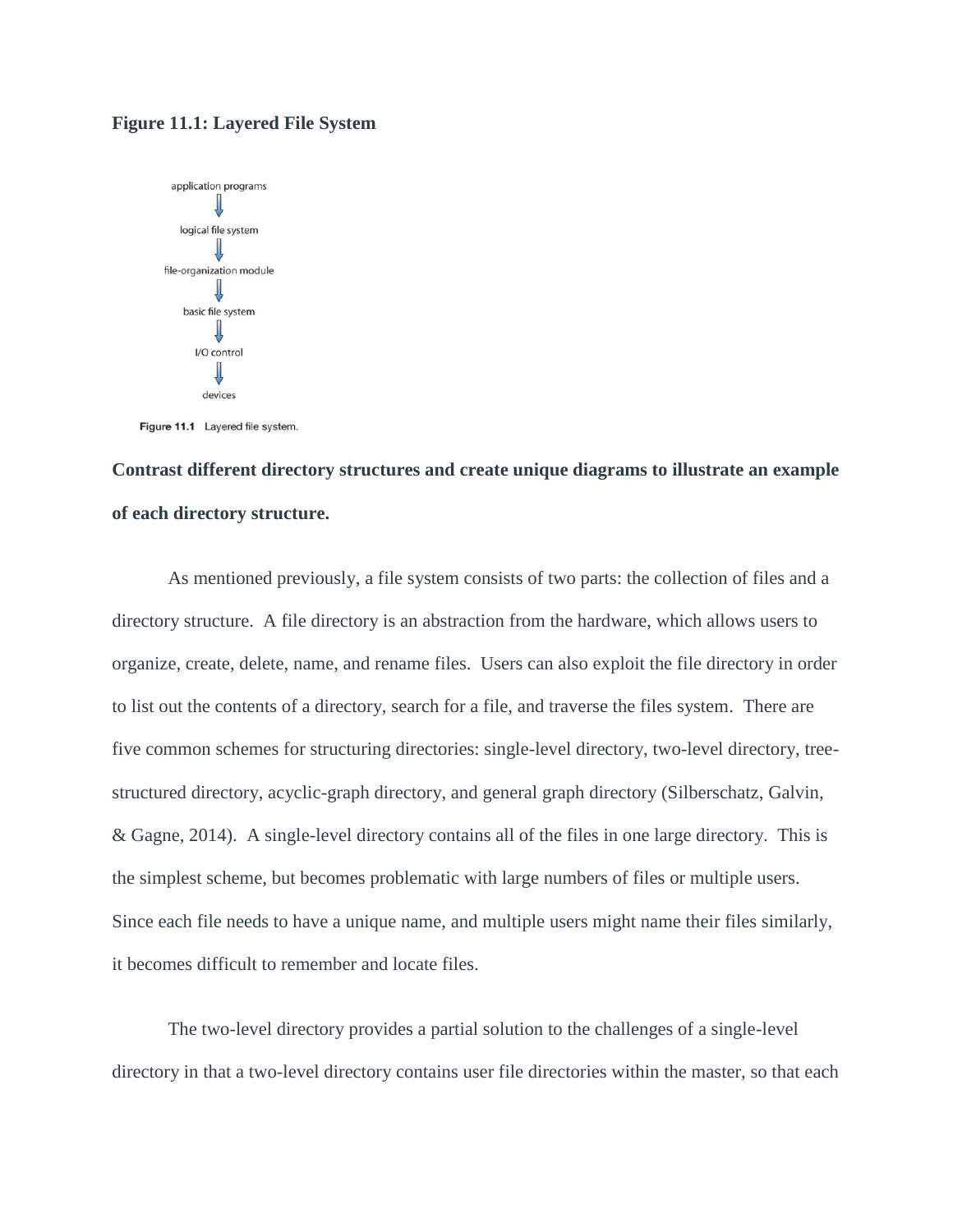user maintains their own file directory. This scheme avoids the issue of multiple users trying to utilize the same file name. However, a disadvantage of this approach is that it isolates users from one another, preventing the sharing of files. The third directory scheme is a tree-structured directory. This approach is an extension of the single- and two-level directories in that users can create as many levels to the tree as desired through the creation of subdirectories. File paths are often used to trace the location of a file within these branching directories. According to Silberschatz, Galvin, & Gagne (2014), "A tree is the most common directory structure. The tree has a root directory, and every file in the system has a unique path name."

The fourth file directory scheme is an acyclic-graph directory. This approach promotes collaboration and allows users to share a subdirectory in a file system by allowing the subdirectory to exist in two places at once (in both users' independent directories). In this model, changes made to a shared file by one user will be immediately apparent to the other user when they view the shared file from their own shared subdirectory. In addition, a new file created by one user will be visible in all shared subdirectories. One of the challenges of the acyclic-graph directory is that distinct file names can refer to the same file (a file has multiple absolute path names). Another challenge lies in deletion, since pointers may remain, which then point to a non-existent file. The final directory scheme is the general graph directory. Unlike the acyclic-graph directory, this model allows cycles. While the acyclic-graph directory algorithm for traversing the graph for file references is simple, the general graph directory search algorithm is more complex in that it is designed to avoid searching the same component of the directory twice. This scheme is more flexible, but disadvantages include high cost and the need for garbage collection to manage deleted files (Geeks, n.d.).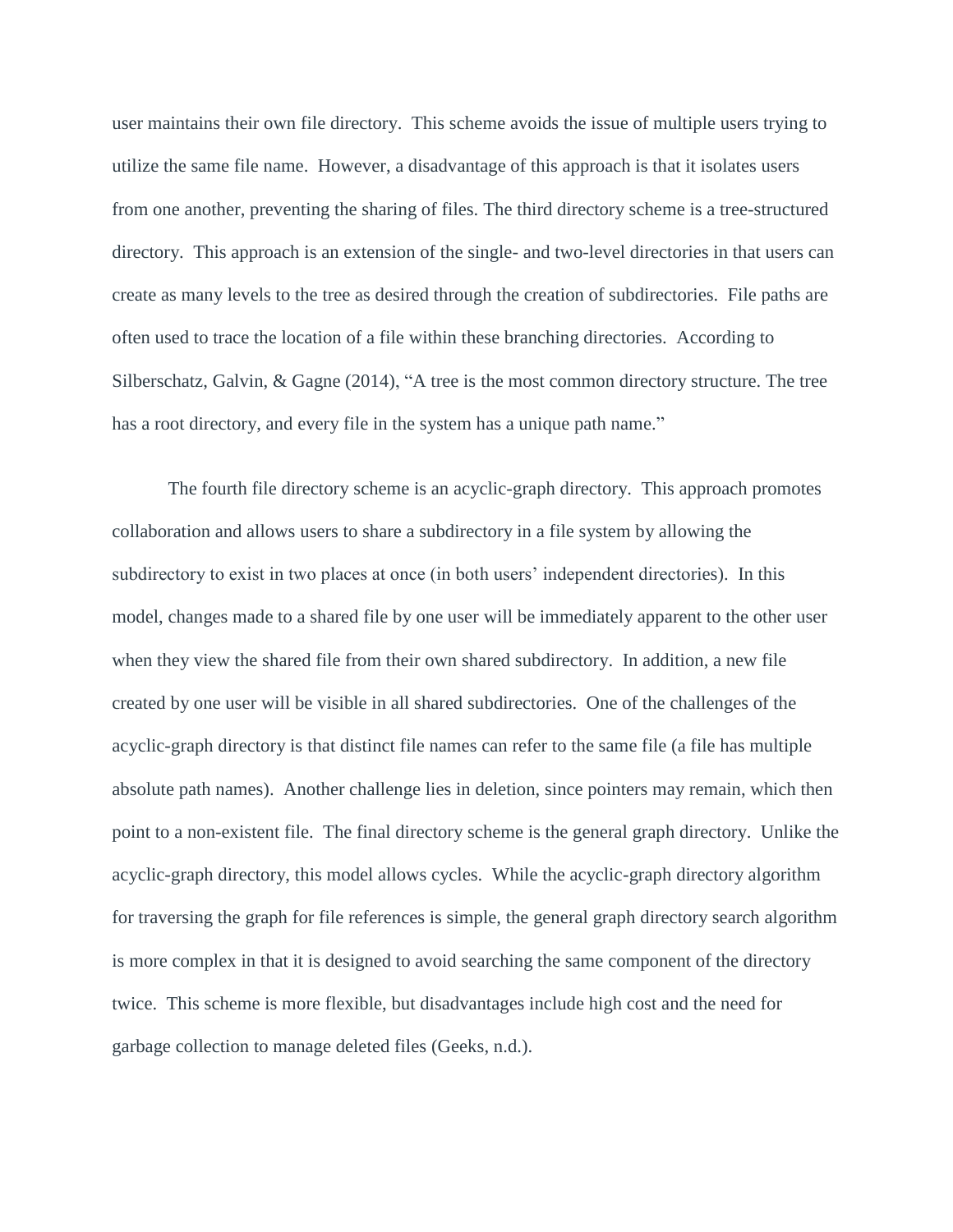### **Single-Level File Directory Diagram**

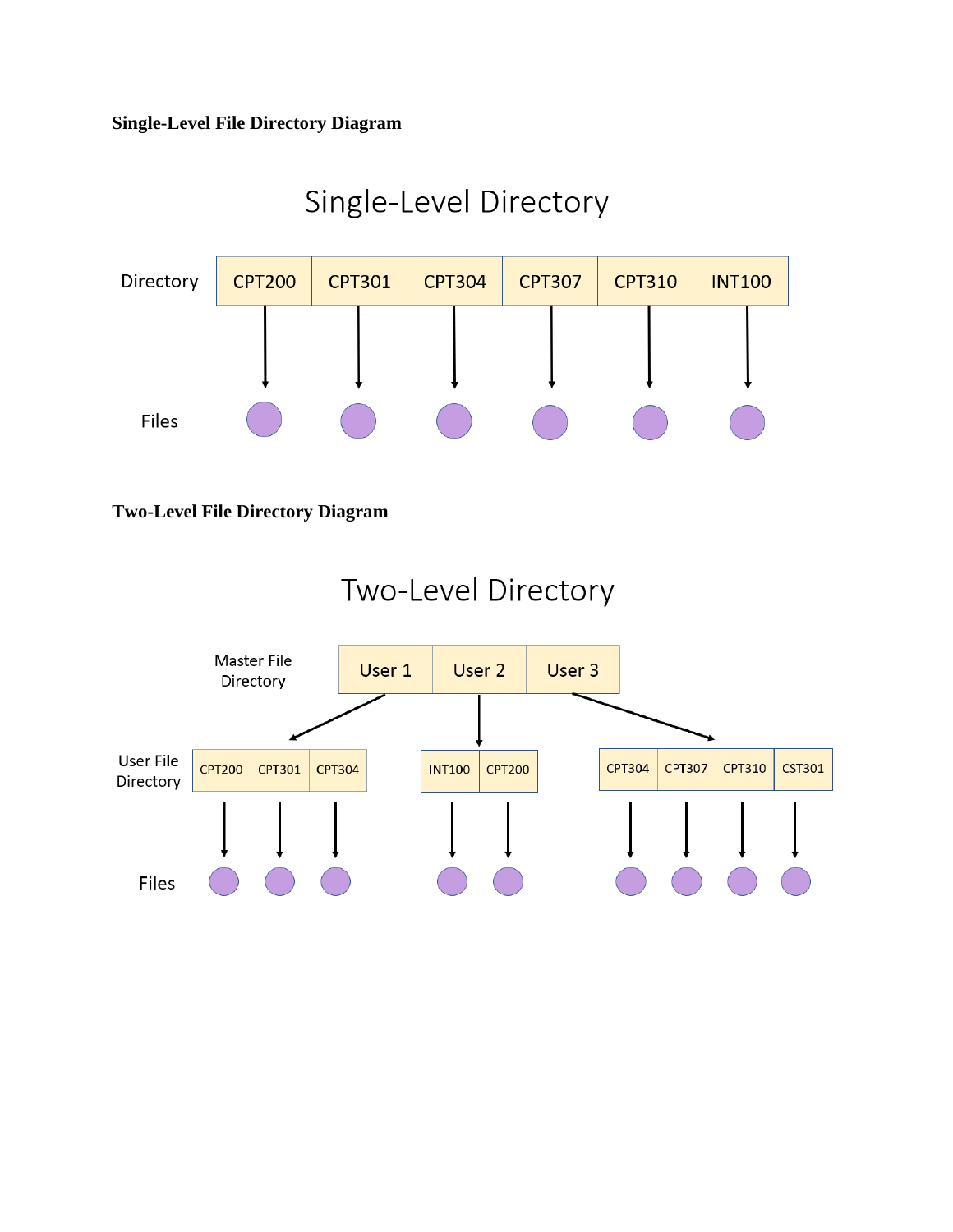### **Tree-Structured File Directory Diagram**



### **Acyclic Graph File Directory Diagram**

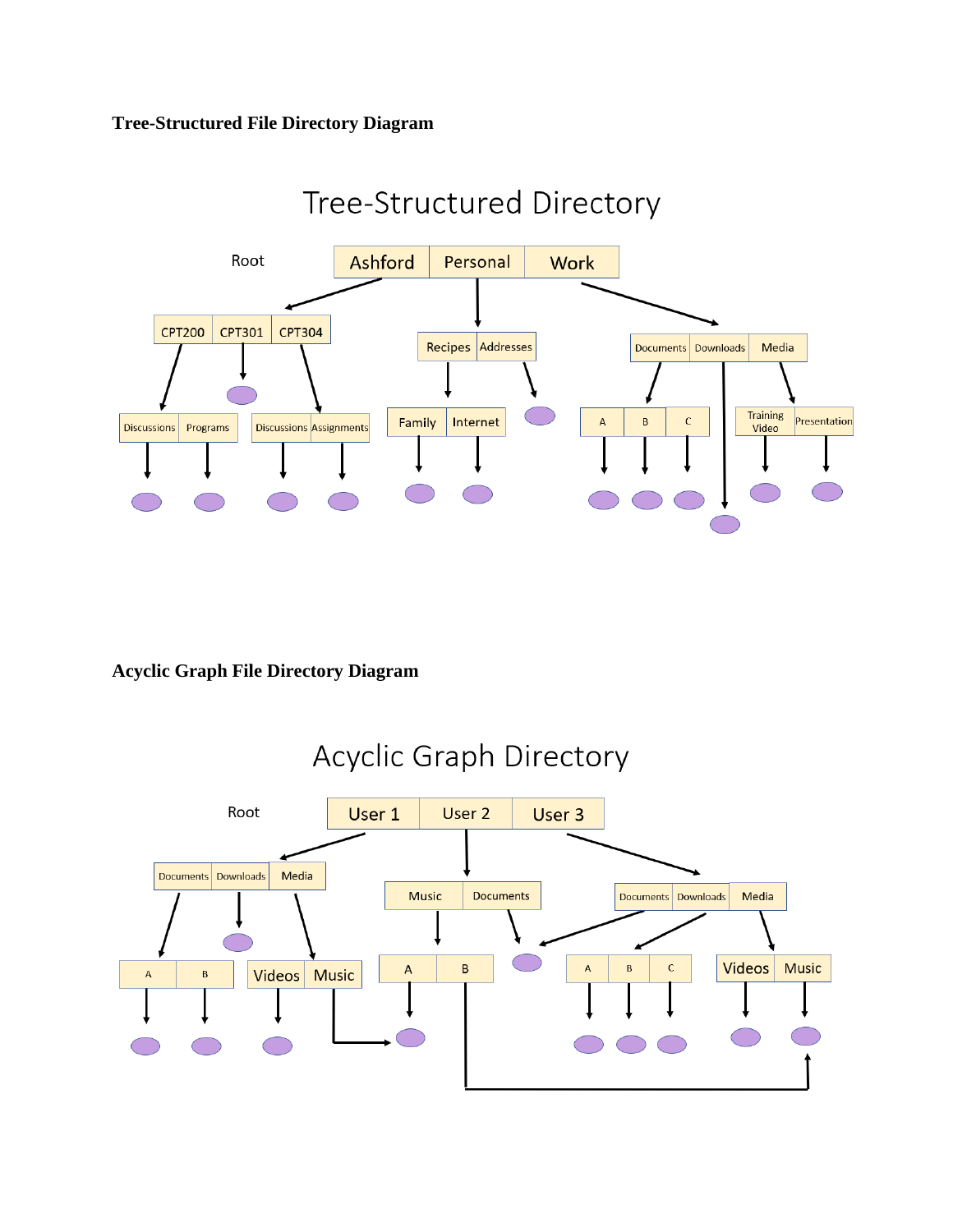### **General Graph File Directory Diagram**



# **Describe different types of input/output devices, distinguishing between the hardware and software layers and summarizing the integration across I/O and memory components.**

The operating system provides an abstraction for the two main functions of a computer: I/O and processing. In regards to I/O, the operating systems manages I/O operations and devices. Since I/O devices vary greatly, the methods to control them form an I/O subsystem of their own in the kernel. Even though the range of I/O devices has grown over time, the software/hardware interface across systems has become more standardized. So, while it may seem difficult to integrate new devices with an older system, device drivers help resolve this issue by providing a standardized interface between devices and the I/O subsystem, and system calls provide an interface between applications and the operating system (Silberschatz, Galvin, & Gagne, 2014).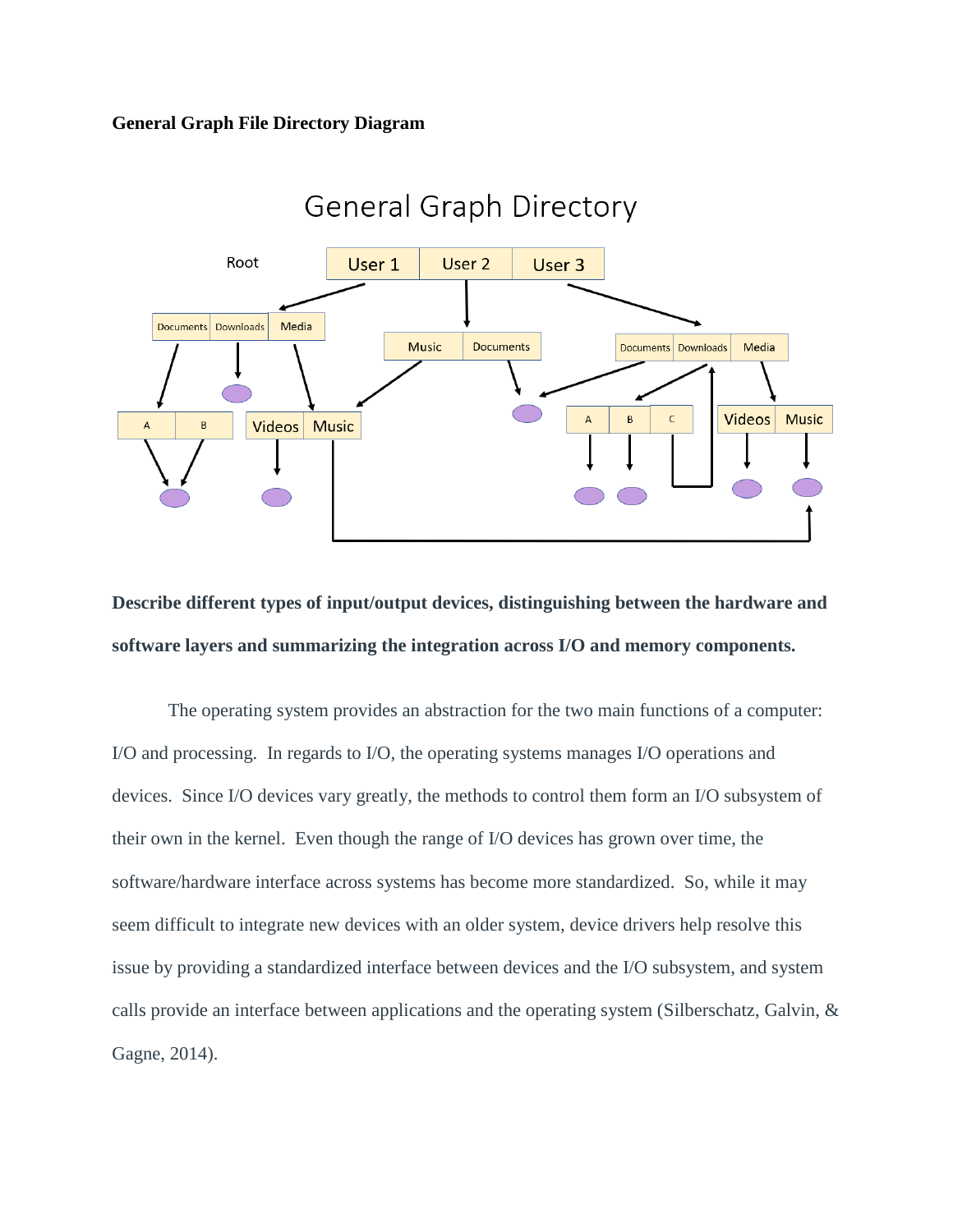Most I/O devices either serve as storage (CD-ROM's), modes of transmission (Bluetooth), or user interface devices (mouse, keyboard, etc.). Other I/O devices are specialized, such as the Energizers that my husband's old company produces, which limit the powering on of machines in industrial areas to employees who hold specific trainings and certifications, in order to promote industrial safety. The hardware components of I/O devices consist of buses, device controllers, I/O ports, registers, and the devices themselves. A bus is a group of wires that sends messages via electrical voltages according to a specified protocol. A device controller is an electronic that controls a port, bus, or device. A port is the connection point between a device and computer. The registers contain data and control signals that allow the processor and controllers to communicate with one another. This is where the hardware/software interface comes into play. Specialized I/O instructions initiate buses that select the desired device and move bits in or out of device registers (Silberschatz, Galvin, & Gagne, 2014). Or device controllers can employ memory-mapped I/O in which "device-control registers are mapped into the address space of the processor" (Silberschatz, Galvin, & Gagne, 2014). Then I/O requests are executed by the CPU. Computers communicate with I/O devices through signals exchanged either in the air or through cables.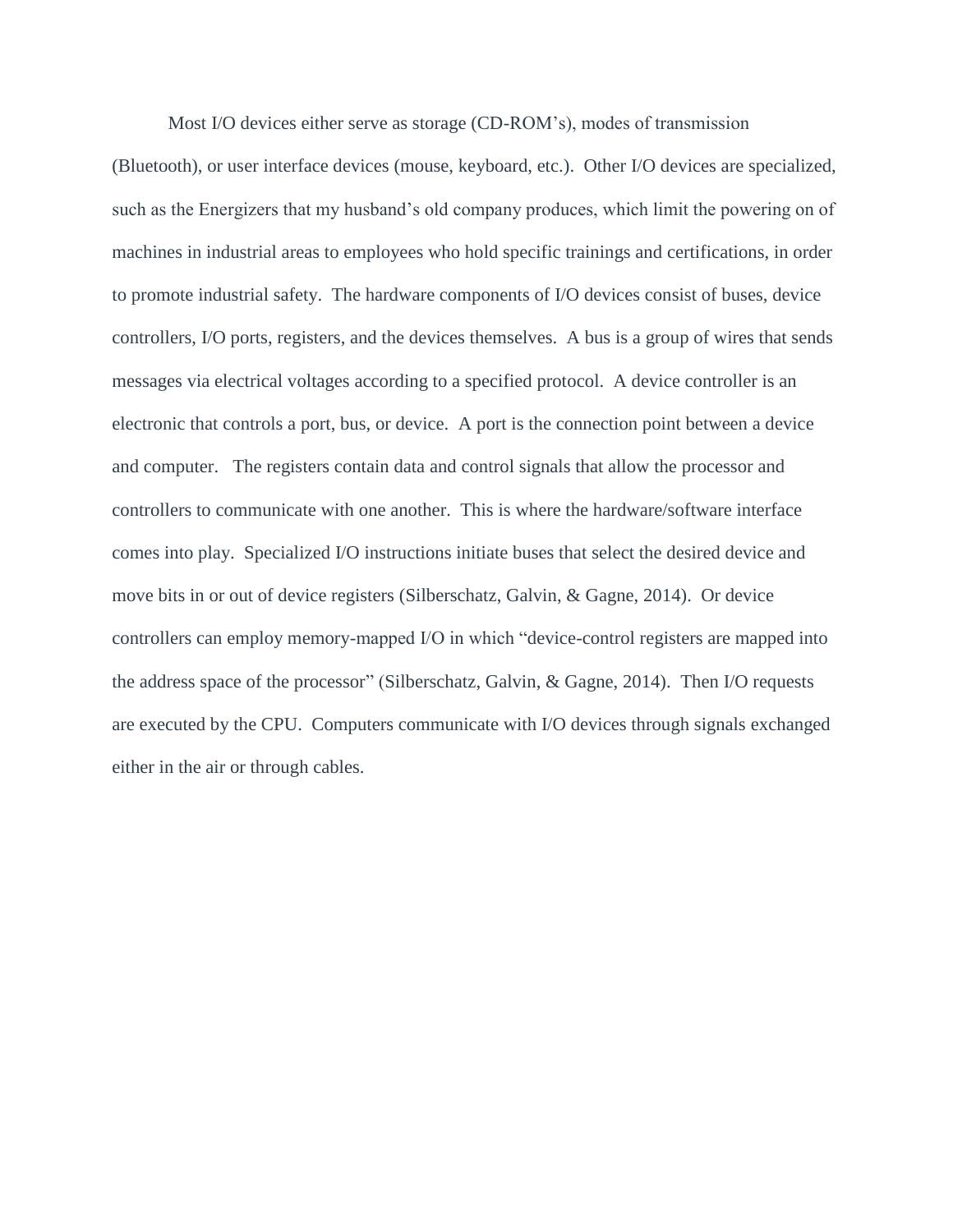Link to [File Systems](https://drive.google.com/file/d/1uOp4EinCe26leu2Imc9o-Hrg0v9DiTyb/view?usp=sharing) concept map: File Systems (\*please click on "Open with drawi.io

Diagrams", since preview is incorrect)



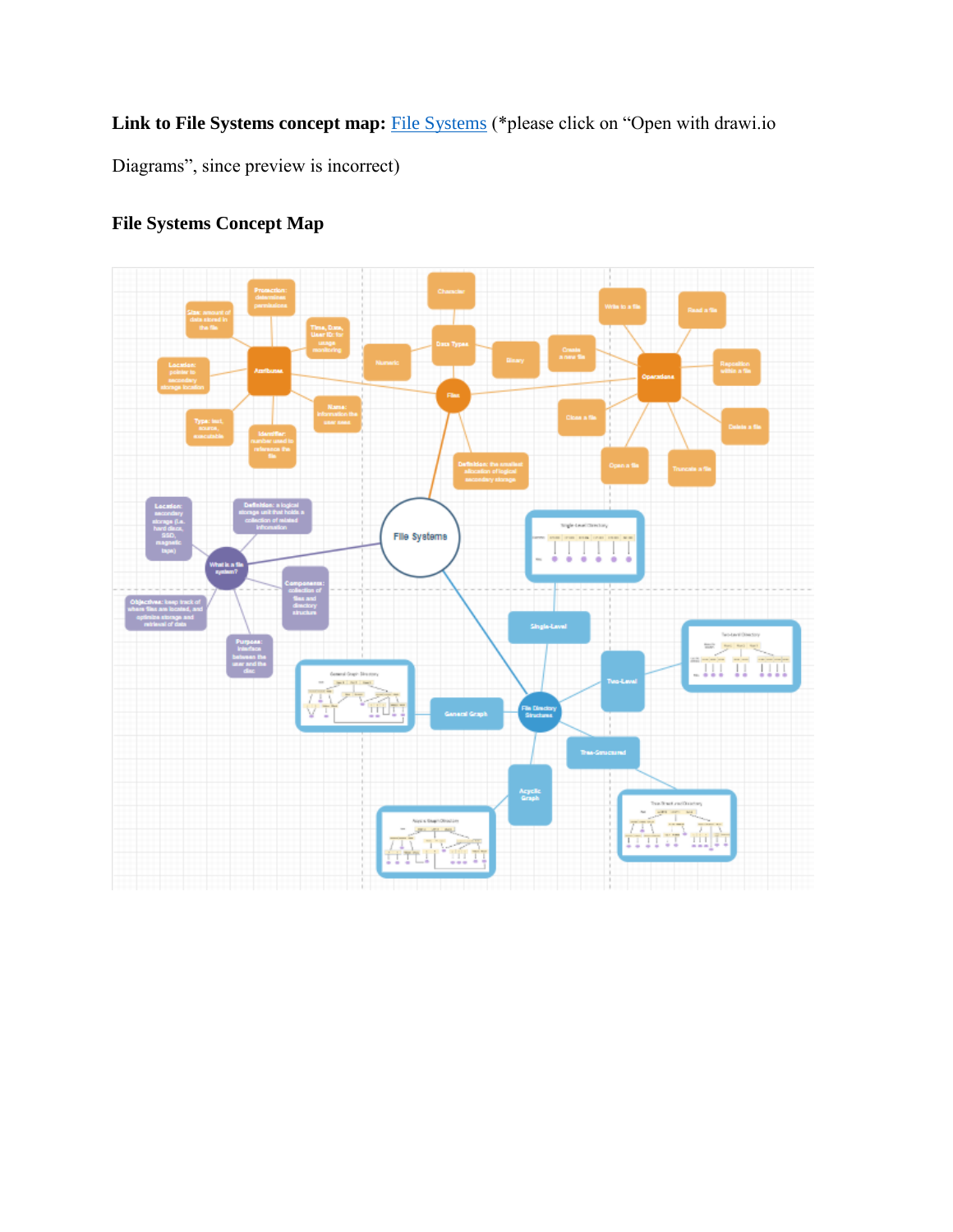### **Link to I/O Management concept map:** [I/O Management](https://drive.google.com/file/d/1k4wkGPjNtN4Waqs5-76QlvIEIL7ORFCE/view?usp=sharing)



### **I/O Management Concept Map**

**Week 5 Interactive Assignment: Outline the goals and principles of domain- and languagebased protection in a modern computer system, and describe how an access matrix is used to protect specific resources a process can access.** 

Computers require a method to ensure that both accidental, as well as malicious attempts to violate access restrictions are avoided. In addition, access to the resources in a computer system needs to be controlled through strict policies. The operating system provides a mechanism for deploying both of these kinds of protection. In other words, the operating system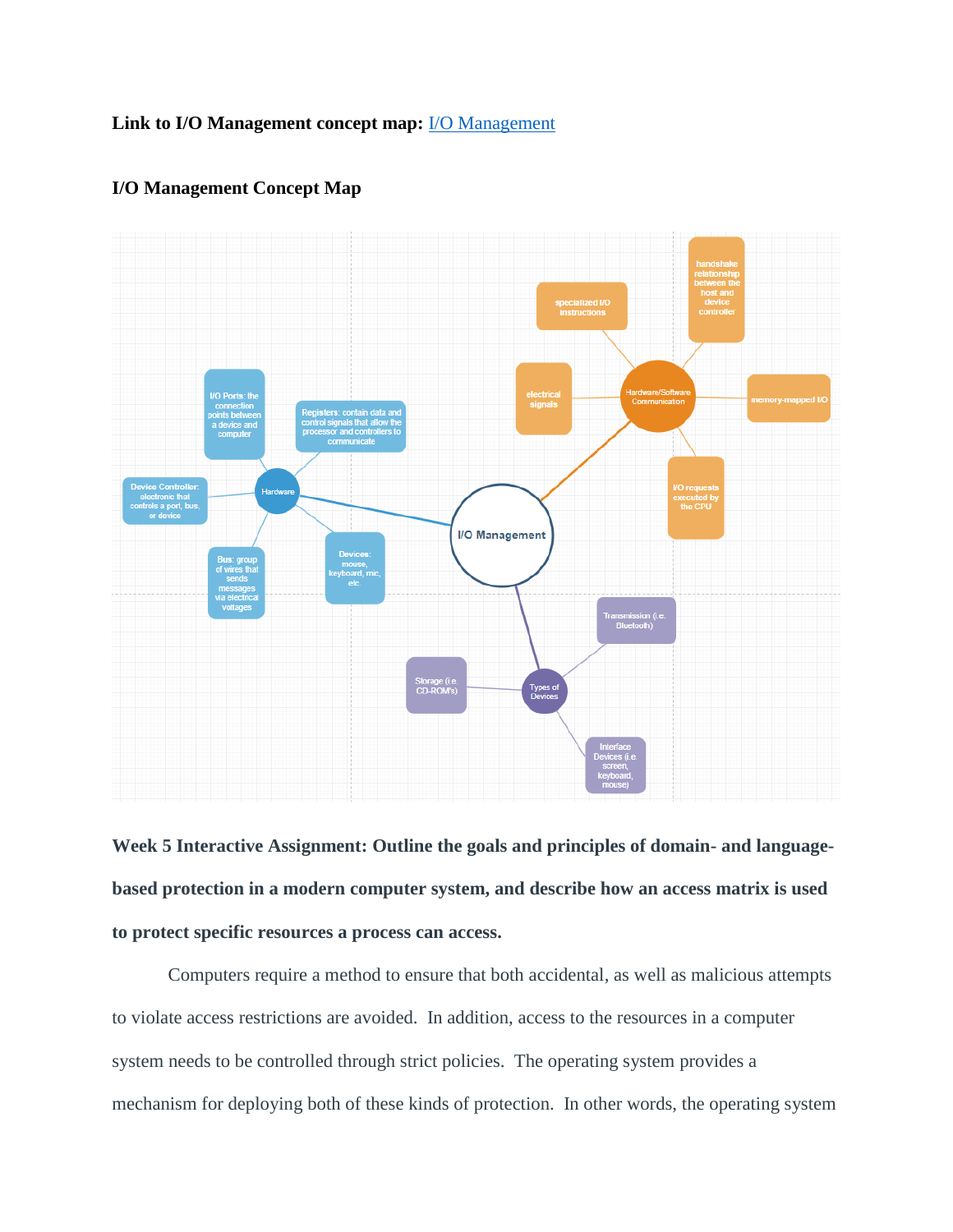solves the protection problem—that each object (such as a file) is accessed correctly, and only by processes (or users) with specific access rights to that object (Silberschatz, Galvin, & Gagne, 2014). One of the ways in which the operating system deploys this protection is through the principle of least privilege. This principle states that users should be given the least amount of privileges possible that still allow them to complete necessary tasks. An example of this type of protection would be creating separate accounts for users, each of which has customized privileges relative to the user's role and responsibilities. A second principle on which system protection is based is the "need to know" principle. This concept is based on the fact that a process should only be allowed to access resources that it currently requires (Silberschatz, Galvin, & Gagne, 2014).

System protection can be subdivided into domain-based and language-based. Languagebased protection refers to the code written in a programming language which specifies policies for the allocation of resources. Language-based protection is deployed through software and is used to initiate system calls corresponding to protection policies in order to employ resources for an operation (Silberschatz, Galvin, & Gagne, 2014). Domain-based protection works hand-inhand with language-based protection. A domain consists of objects (such as memory segments, printers, or files), as well as a set of operations that can be performed on those objects. Domains can either be static (unchanging over the life of a process or system) or dynamic (changed as needed). In addition, domain switching allows a process to switch from one domain to another, and domains allow for the escalation of privileges as needed (Silberschatz, Galvin, & Gagne, 2014). These characteristics of domains allow flexibility in terms of protection and access.

The ability to perform a specific operation on a given object is known as an access right. In the example below (Figure 13.6), the user associated with domain  $D_1$  is the owner of file  $F_1$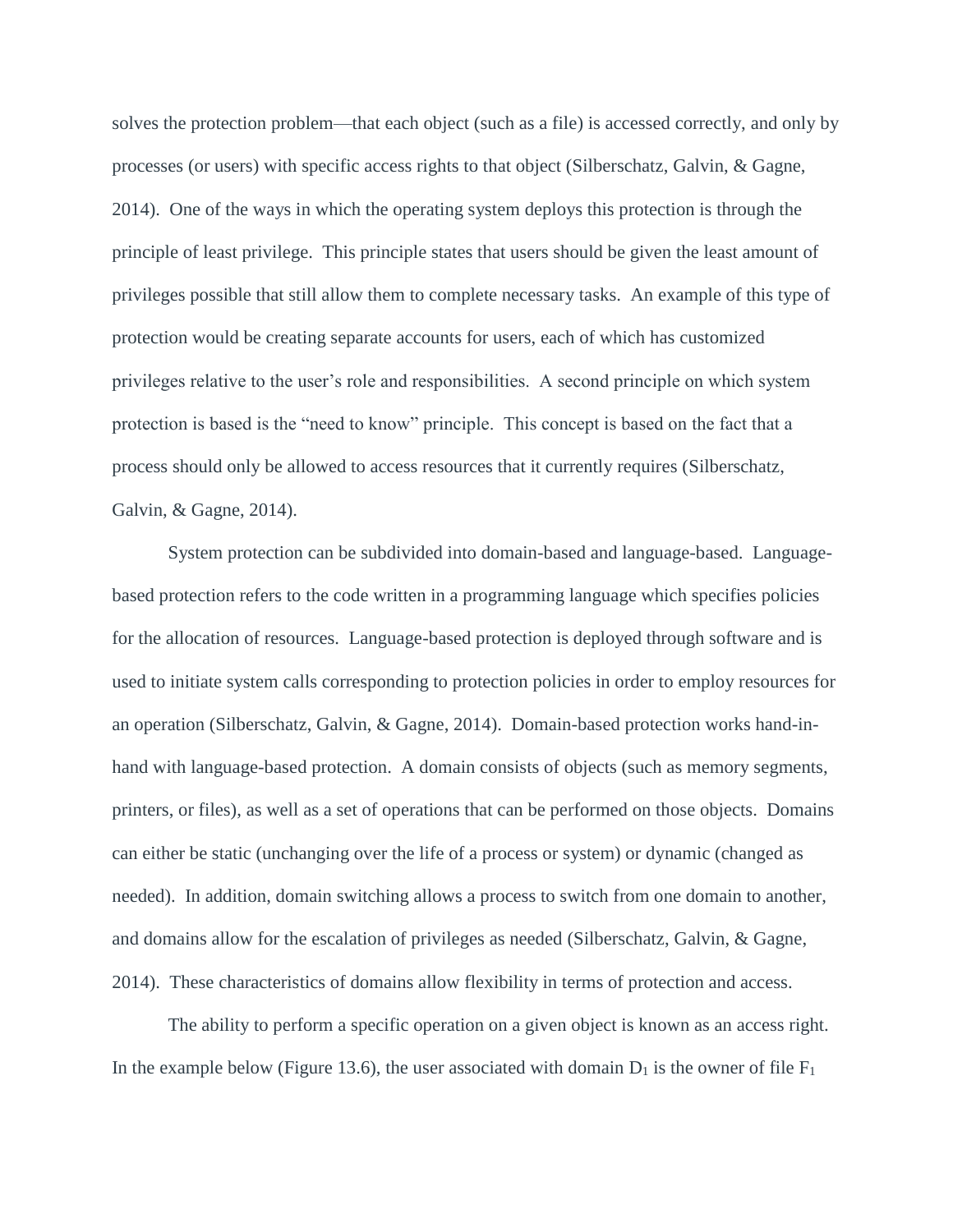(an object). Therefore, they possess the access right to execute the file. The user associated with domain  $D_2$  is the owner of file  $F_2$  and can both read and write to the file. While the user associated with domain  $D_3$  can also write to file  $F_2$ , they have more limited access rights, since they are not the owner of the file. Access rights are determined by the owner, and can include the ability to read, write, append, insert, execute, delete, lock, modify rights, set owner, create group, and add a member to the file (UNC, n.d.). These access rights are controlled through what is known as an access matrix. An access matrix is the mechanism for establishing and referencing access rights for objects in relation to domains. Domains can be users, processes, or procedures. In an access matrix, the access rights of objects are arranged into columns, while domains are arranged into rows (Silberschatz, Galvin, & Gagne, 2014).

**Figure 13.6: Operating System Concepts Essentials (2nd ed.) (2014)**

| object<br>domain | $F_{1}$          | F <sub>2</sub>           | $F_3$                   |
|------------------|------------------|--------------------------|-------------------------|
| D,               | owner<br>execute |                          | write                   |
| $D_{2}$          |                  | owner<br>read*<br>write* | read*<br>owner<br>write |
| $D_{3}$          |                  | write                    | write                   |



Figure 13.6 Access matrix with owner rights.

Access matrices can be implemented in two different ways: through access lists, and through capability lists. Implementing an access matrix through access lists refers to a model in which objects (files) correspond to a list of ordered pairs that represent the access rights for every domain falling under the column of that object. When an operation on an object is attempted (i.e. writing to a file), the access list for that file is searched to determine whether or not it contains an access right for the domain. If it does, the operation executes. If there is no access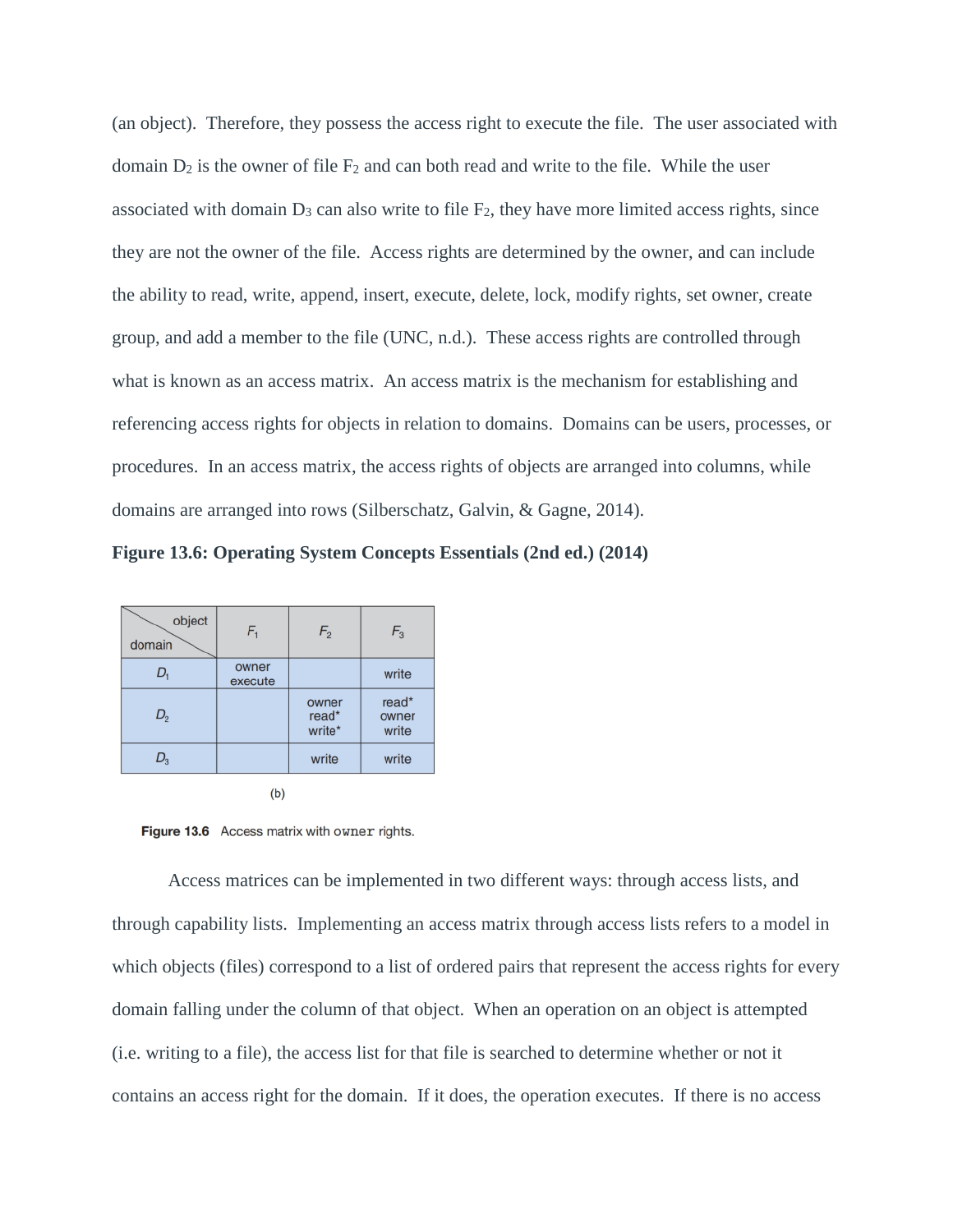right for the domain found in the access list, then the default set is checked. If it is still not found, the operation is denied (Silberschatz, Galvin, & Gagne, 2014). The other method of access matrix implementation utilizes capability lists. In this model, each row of access rights is associated with a domain. Therefore, if a user wants to write to a file, the system checks the capability list associated with a domain to determine whether the capability (the object) is present. If the domain possesses the capability, the operation can execute. Capability lists are treated as protected objects, and are not directly accessible by the domain (Silberschatz, Galvin, & Gagne, 2014).

#### **Describe how security is used to protect programs, systems, and networks from threats.**

While protection refers to the internal control of access to data and resources, security aims to guard a system from potential external threats. There are five main categories of security violations that operating systems are designed to protect against: breach of confidentiality (unauthorized viewing or capturing of data), breach of integrity (unauthorized manipulation of data), breach of availability (unauthorized deletion of data), theft of service (unauthorized use of resources), and denial of service (overwhelming a server so that it cannot satisfy requests by valid users) (Silberschatz, Galvin, & Gagne, 2014). While security threats are organized into these five broad categories, operating systems are often designed to protect against specific threats such as those designed to attack via a program, or those which create vulnerabilities in the system or network. Examples of program threats include trojan horses (steal log-in information which is later used to log in to a system maliciously), trap doors (programs that have security holes, which allow the attacker to perform unauthorized actions without a user's knowledge), logic bombs (act as regular programs until certain conditions are met), and viruses (small pieces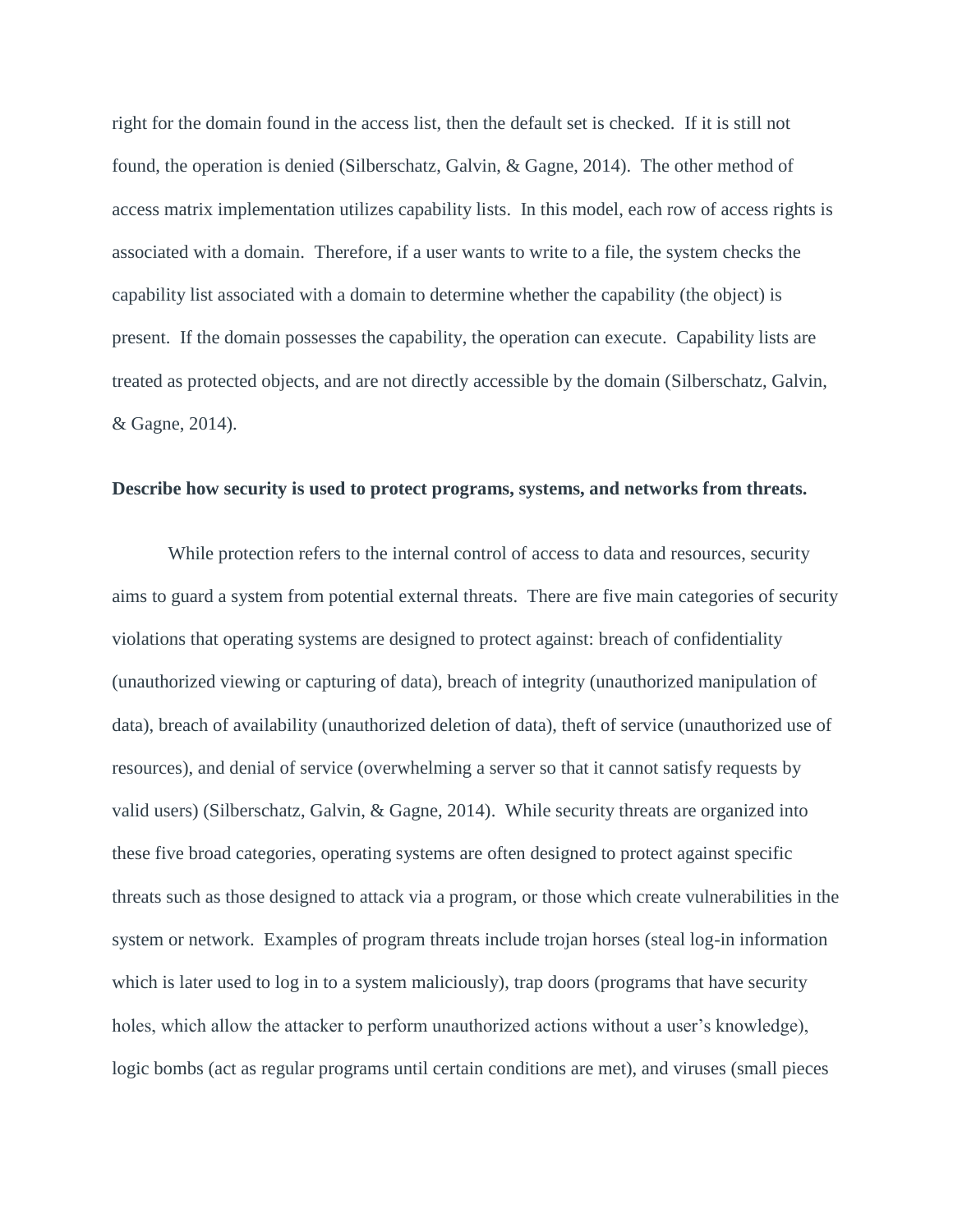of code that get copied unintentionally and can lead to the modification or deletion of files, or even crash a system). Examples of system threats include worms (makes copies of itself and then slows system performance by hijacking resources), port scanning (hacker reconnaissance to determine where vulnerabilities in the system lie), and denial of service attacks (overloading a server with requests so that requests by valid users cannot be satisfied) (Tutorials Point, n.d.).

In order to protect against these threats, systems are protected at four different levels: physical (sites, workstations, and rooms containing systems are made secure and allow limited access), human (the authorization of users attempting access to the system), operating system (protected against accidental and malicious security breaches), and at the network level (connections over private lines or private wireless networks) (Silberschatz, Galvin, & Gagne, 2014). In addition, systems often employ authentication processes and one-time passwords to increase security. Authentication refers to the process in which an operating system verifies a user before allowing them access to the system. Methods of authentication can include usernames or passwords, a user card or key (such as a physical punch card), or even user features such as fingerprints, a retinal scan, or a signature. One-time passwords refer to passwords that can only be used once. They can be implemented through random numbers (users receive cards that have random numbers associated with alphabet characters), secret keys (a secret key is generated on a hardware device possessed by the user for each log-in session), and network passwords (one-time passwords sent over a network to a mobile device or email address on file) (Tutorials Point, n.d.). At work my company employs authentication by requiring us to enter a user password each time we log in to our computer, and my bank implements one-time passwords when I want to log in to my account on a new device by sending a code to my cell phone.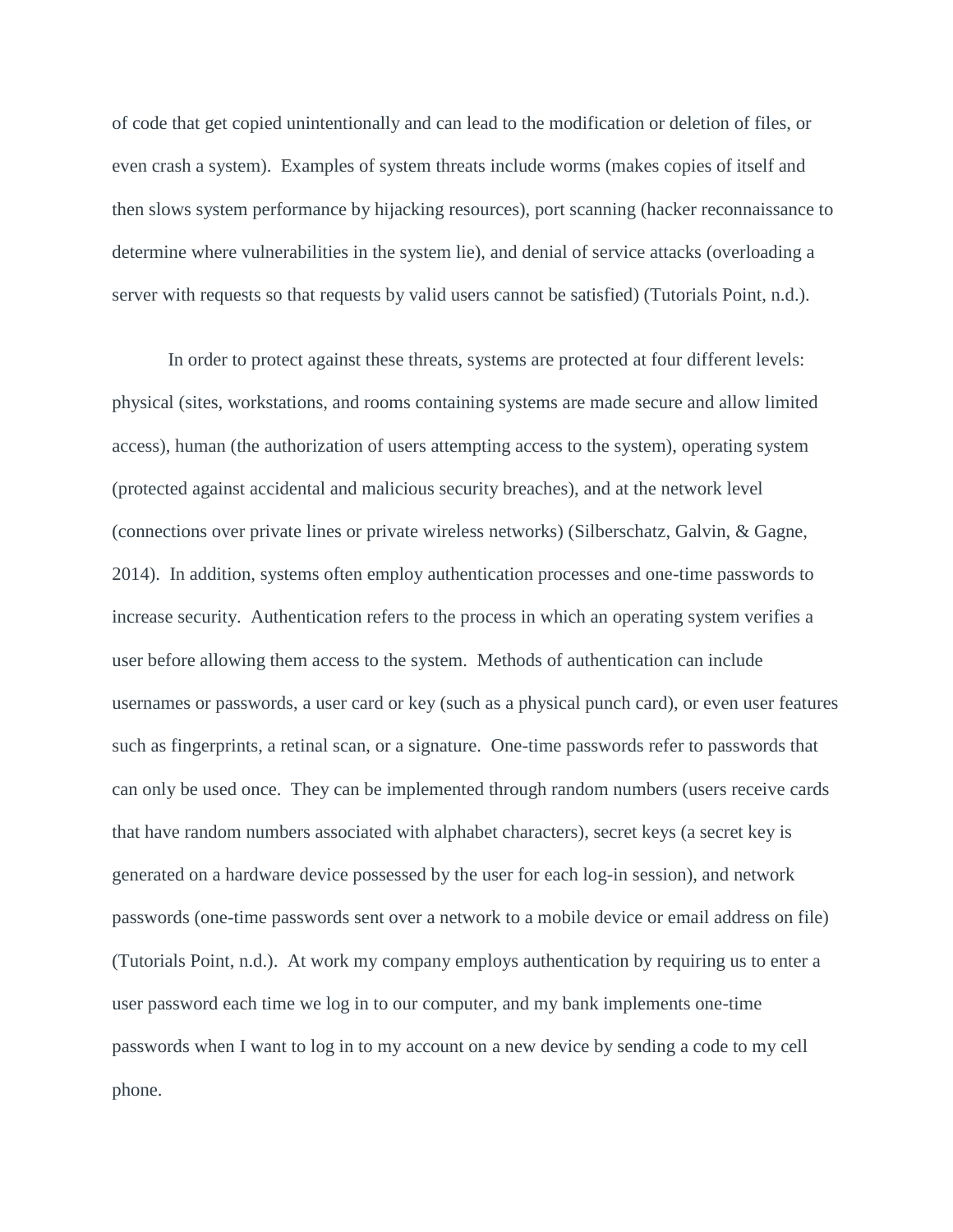Link to [Operating System Protection](https://drive.google.com/file/d/1Rz4EUPPlKWaGVB7un5kTot6FFgVHwfo7/view?usp=sharing) concept map: **Operating System Protection** 



## **Operating System Protection Concept Map**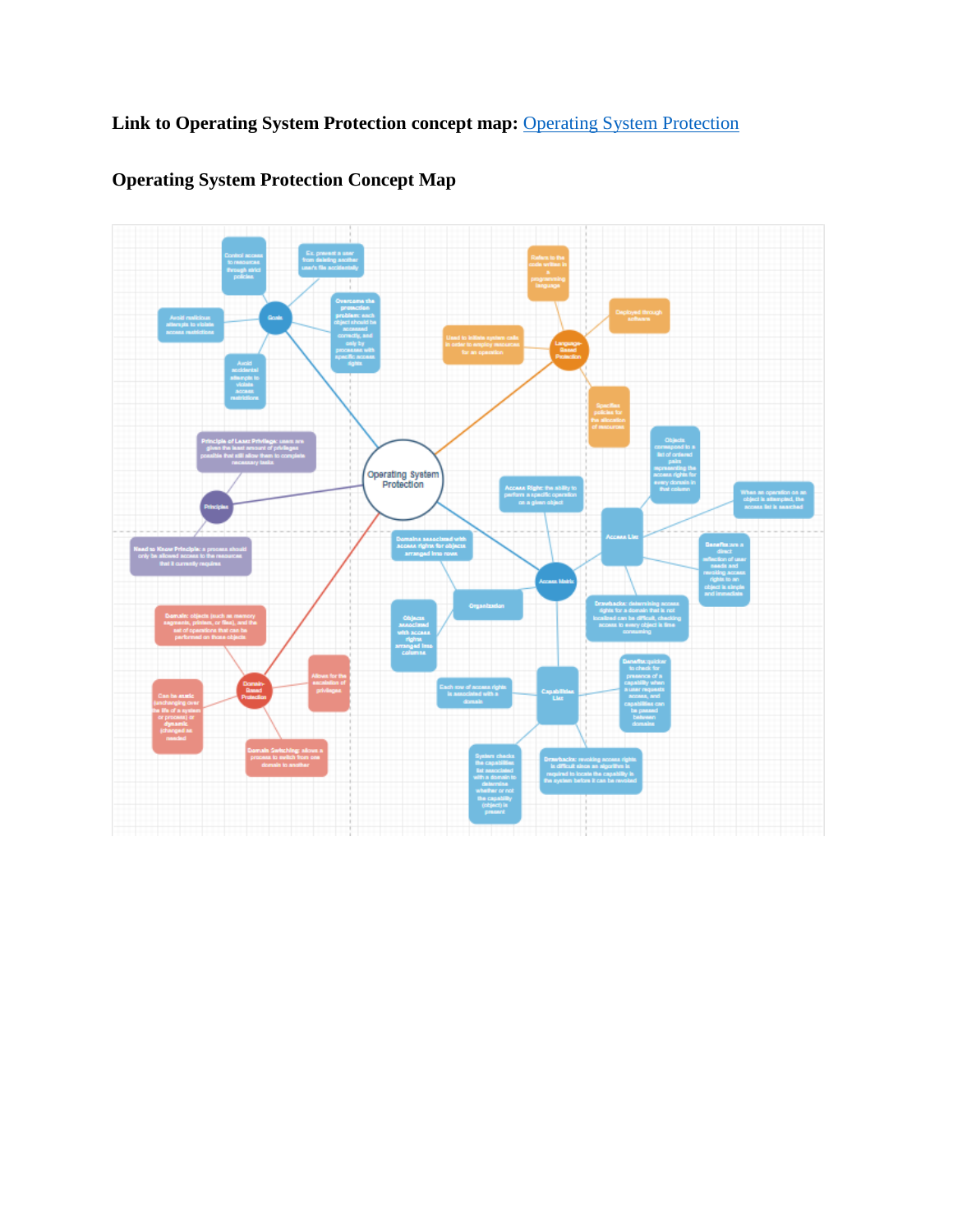**Link to Operating System Security concept map:** [Operating System Security](https://drive.google.com/file/d/191vvpFTc47ttA-bSsescAlrCpV8Bv-xM/view?usp=sharing)



## **Operating System Security Concept Map**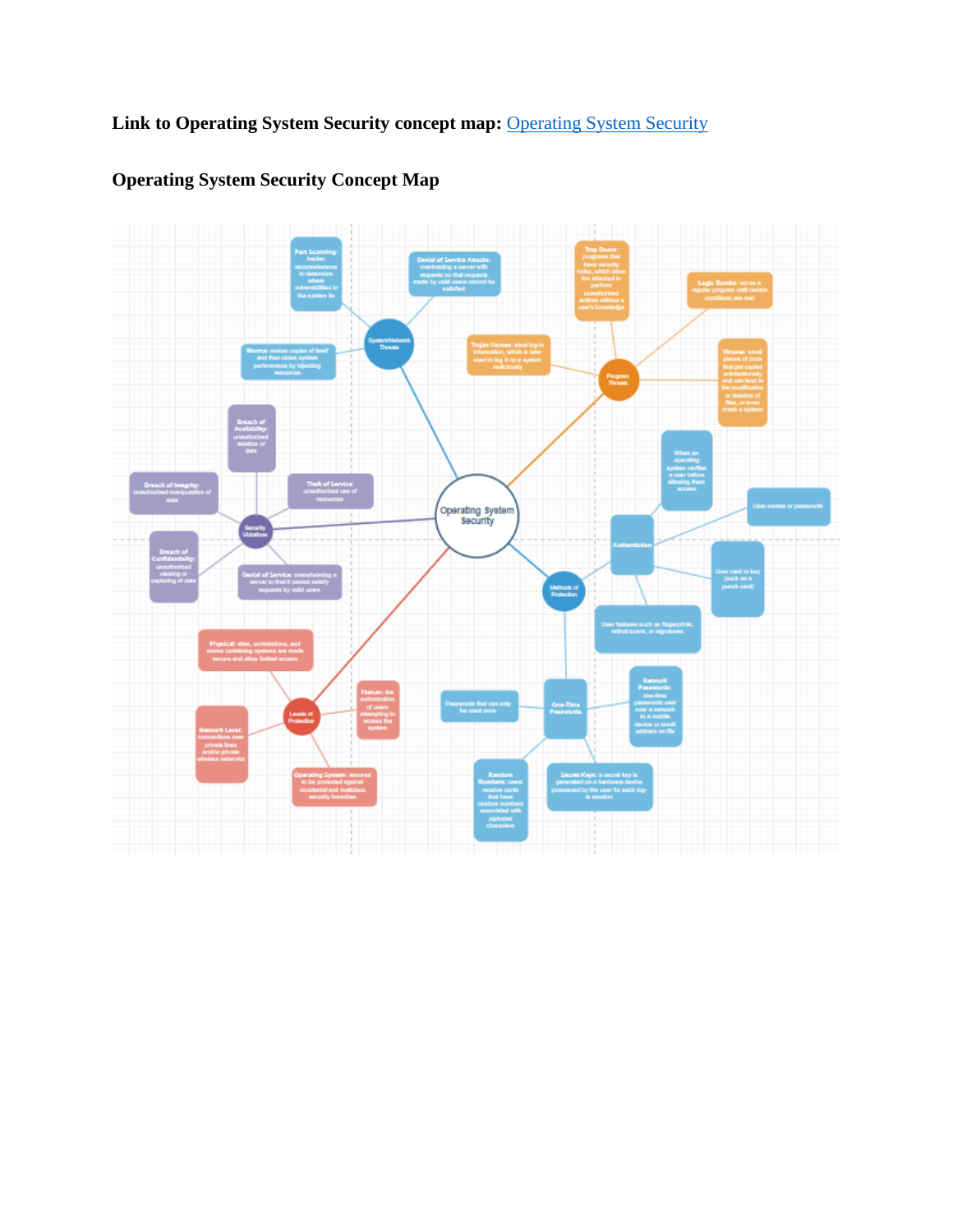### **Resources**

Columbia University. (n.d.) Unit 4: Application and System Software. Retrieved October 4,

2018 from

[http://www.columbia.edu/itc/hs/medical/dbmi\\_hit\\_cert/ONC\\_Comp\\_4/comp4\\_unit4-](http://www.columbia.edu/itc/hs/medical/dbmi_hit_cert/ONC_Comp_4/comp4_unit4-3_lecture_handout.pdf) [3\\_lecture\\_handout.pdf](http://www.columbia.edu/itc/hs/medical/dbmi_hit_cert/ONC_Comp_4/comp4_unit4-3_lecture_handout.pdf)

Franklin, C., & Coustan, D. (2000). Process Control Block in Operating System. Retrieved September 20, 2018, from [https://www.includehelp.com/operating-systems/process](https://www.includehelp.com/operating-systems/process-control-block-in-operating-system.aspx)[control-block-in-operating-system.aspx](https://www.includehelp.com/operating-systems/process-control-block-in-operating-system.aspx)

Geeks for Geeks. (n.d.). File Systems: Operating Systems. Retrieved October 4, 2018 from <https://www.geeksforgeeks.org/file-system-operating-systems/>

Hand, S. (2010). Operating Systems. Retrieved September 27, 2018 from

[https://www.cl.cam.ac.uk/teaching/1011/OpSystems/os1a-slides.pdf.](https://www.cl.cam.ac.uk/teaching/1011/OpSystems/os1a-slides.pdf)

- Shukla, A. (2017). Process Control Block in Operating System. Retrieved September 20, 2018, from [https://www.includehelp.com/operating-systems/process-control-block-in](https://www.includehelp.com/operating-systems/process-control-block-in-)operating-system.aspx
- Silberschatz, A., Galvin, P. B., & Gagne, G. (2014). Operating system concepts essentials (2nd

ed.). Retrieved from [https://www.vitalsource.com](https://www.vitalsource.com/)

Staff, C. (n.d.). Introduction to Operating Systems. Retrieved September 27, 2018 from <http://staff.um.edu.mt/csta1/courses/lectures/csm202/os10.html>